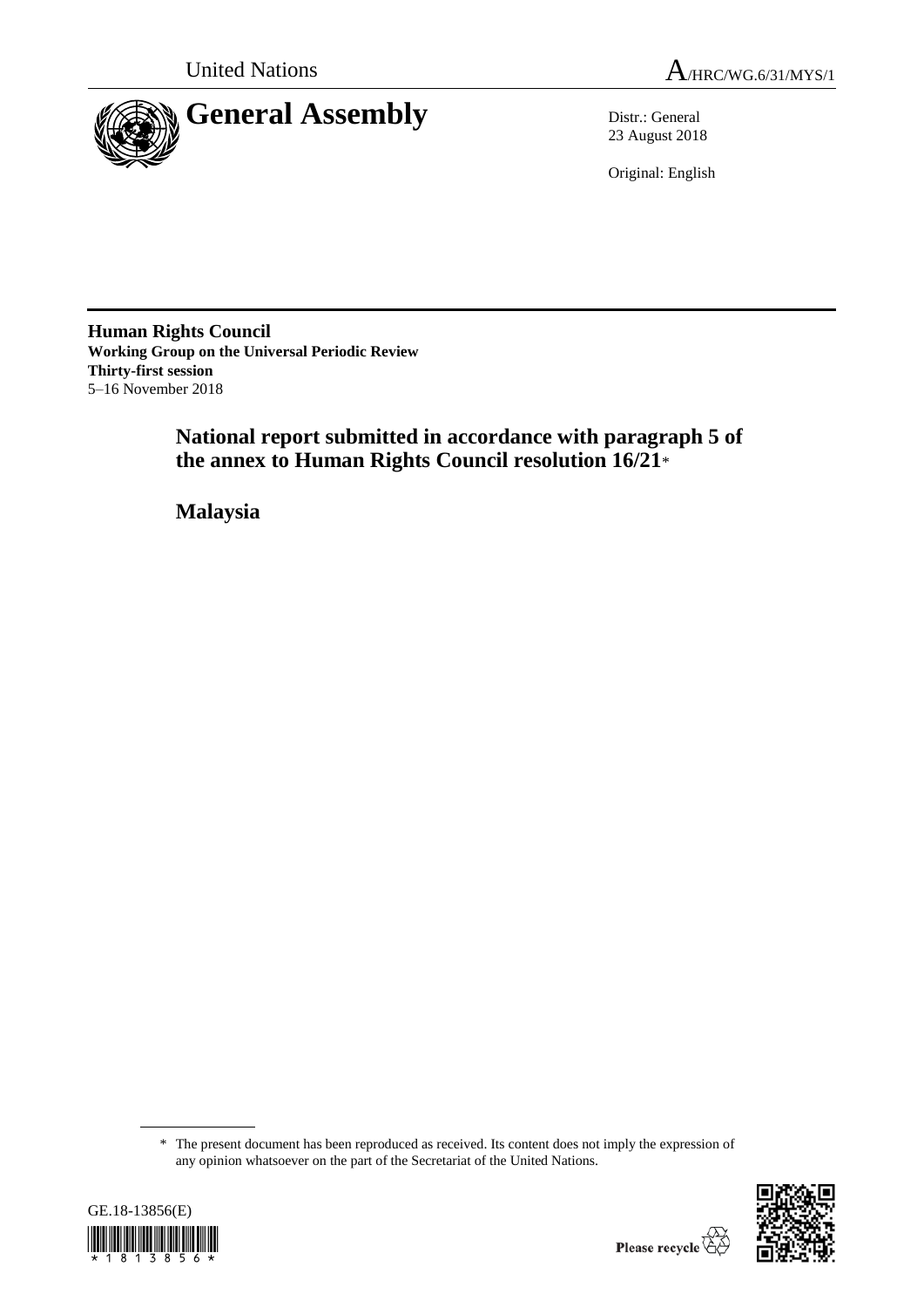# **I. Introduction**

1. Malaysia underwent its second Universal Periodic Review (UPR) on 24th October 2013 during the  $17<sup>th</sup>$  Session of the Working Group (WG) on the UPR of the Human Rights Council (HRC). During the session, a total of 232 recommendations were addressed to Malaysia, out of which 150 recommendations were accepted. 113 recommendations were accepted outright; 22 recommendations were accepted in principle; and 15 recommendations were accepted in part. 1

2. The National Report represents the development of human rights situation in Malaysia for the period under review i.e. November 2013–March 2018. It focuses on the follow-up on the outcome of the  $2<sup>nd</sup>$  UPR which comprises efforts taken by the Government in implementing the accepted recommendations, as well as the challenges faced in the promotion and protection of human rights.

# **II. Methodology and consultation process**

3. The Human Rights and Humanities Division of the Multilateral Affairs Department at the Ministry of Foreign Affairs was tasked to coordinate and prepare the national report<sup>2</sup>. The preparation process was carried out through a national mechanism approach which was established to monitor the implementation of the recommendation. This mechanism included regular engagements and consultations with the relevant government ministries and agencies from April 2014 to May 2018. For effective assessment of the status of implementation, all the accepted recommendations were grouped into 7 Clusters.

4. As a Government which seriously takes into consideration the comments and views from stakeholders on human rights, a series of consultation sessions were held with partners and stakeholders including Civil Society Organisations (CSOs) and Malaysia's National Human Rights Commission (SUHAKAM).

5. The Government appreciates the nature of the constructive approach in the UPR mechanism in the course of promotion and protection of human rights in the country. Malaysia wishes to express its gratitude towards the UN member states that had proposed recommendations during the second review and reaffirm its commitment to engage constructively in the UPR process.

6. That said, Malaysia accepts the need to continuously monitor and track the implementation of those accepted recommendations to ensure that it fulfils its international obligations in promoting and protecting the human rights for all Malaysians.

# **III. Implementation of accepted recommendations**

# **A. International obligations**

## **Submission of report on CEDAW and CRPD (Recommendation 37)**

7. Malaysia looks forward to cooperating closely with all international bodies, including the human rights treaty bodies for the Convention on the Elimination of All Forms of Discrimination against Women (CEDAW) and the Convention on the Rights of Persons with Disabilities (CRPD). Malaysia's periodic report on the implementation of CEDAW was submitted in August 2016 and was presented on 20 February 2018 in Geneva. The reports highlighted women's progress in relation to education, health, economy, politics and law in Malaysia. The relevant Ministry is finalizing the CRPD report and will submit it accordingly.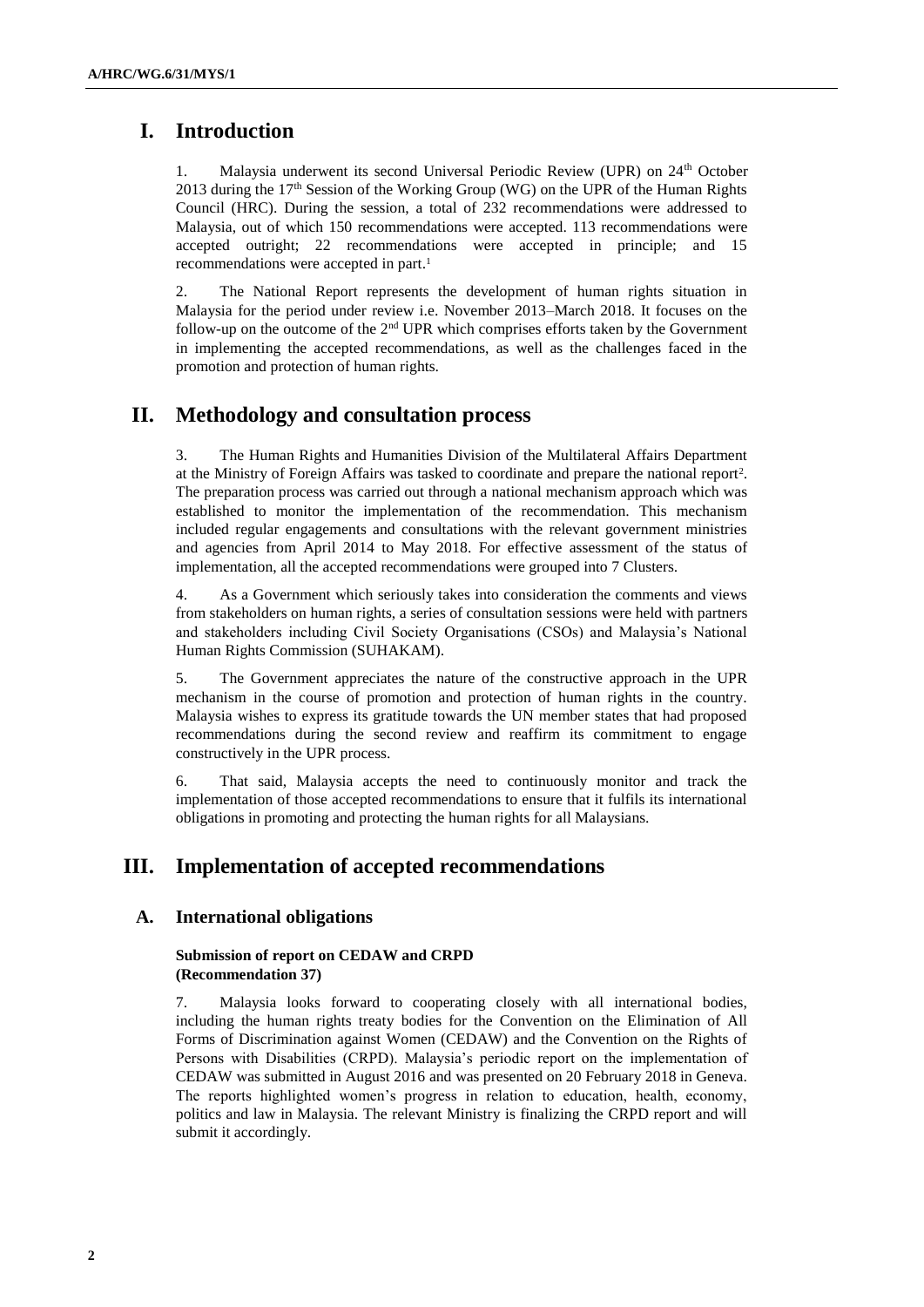# **Cooperation with international mechanisms (Recommendations 38, 39, 44, 45)**

8. As a Member State of the UN, Malaysia believes that engagement with the Special Procedures of the HRC would contribute positively to its ongoing efforts to promote and protect human rights. Thus far, Malaysia has received 8 visits from thematic Special Procedures. 3

9. In the later part of the year, Malaysia will be receiving visits from the Special Rapporteur (SR) on the sale and sexual exploitation of children (September) and the SR on the human rights to safe drinking water and sanitation (November). The Government has also agreed to extend an invitation to the SR on the rights of indigenous peoples and SR on extreme poverty and human rights to undertake a country visit to Malaysia in 2019.

# **Ratification to international human rights instruments (Recommendations 1, 5, 9, 11, 20, 22, 23, 24)**

10. Although Malaysia is not a State Party to the remaining six international human rights instruments, the Government remains committed towards ensuring that Malaysia's legislative framework complies with the fundamental principles expounded in the core Conventions.

11. The accession to the International Covenant on Civil and Political Rights, International Covenant on Economic, Social and Cultural Rights and International Convention on the Elimination of All Forms of Racial Discrimination by Malaysia can only be carried out after a clear policy direction is made followed by amendments to key provisions of the Federal Constitution of Malaysia (the Constitution), while the discussion on the accession to the Convention against Torture and Other Cruel, Inhuman or Degrading Treatment or Punishment (UNCAT); the International Convention on the Protection of the Rights of All Migrant Workers and Members of Their Families; and the International Convention for the Protection of All Persons from Enforced Disappearance will be initiated with relevant ministries and stakeholders.

12. As any accession to a treaty is the sovereign right of the State, Malaysia will only decide on the possible accession when the relevant policies, administrative and operational procedures as well as the domestic legal framework are in place to ensure full compliance with international obligations. The Interagency Standing Committee is studying the feasibility of Malaysia acceding to the remaining six human rights instruments.

# **Accession to the Rome Statute of the International Criminal Court (Rome Statute) (Recommendations 14, 26, 27)**

13. The possibility of accession to the Rome Statute needs to be considered carefully as it will involve amendments to the country's Constitution and other relevant legislation in order to ensure full compliance with the obligations stipulated in the Rome Statute. Presently, although Malaysia does not have any specific legislation providing for the crimes specified in the Rome Statute, these acts are criminalised to a certain extent as ordinary crimes under the Penal Code and various other Malaysian laws.

# **Accession to the Optional Protocols to the CRC (Recommendation 7)**

14. Malaysia acceded to the First and Second Optional Protocols (OP) to the Convention on the Rights of the Child (CRC) on 12 April 2012. Malaysia has in place adequate legislative, administrative and policy framework to cater for the protection and needs of children and the promotion of their physical, mental intellectual and emotional development. The enactment of the Child Act 2001 has provided for child protection and development in line with the CRC. Therefore, while not acceding to the Third OP to the CRC on a Communication Procedure, Malaysia firmly believes that Malaysia has adequate mechanism and procedures in place to deal with child issues. Nonetheless, Malaysia will continue to assess the necessity to accede the OP.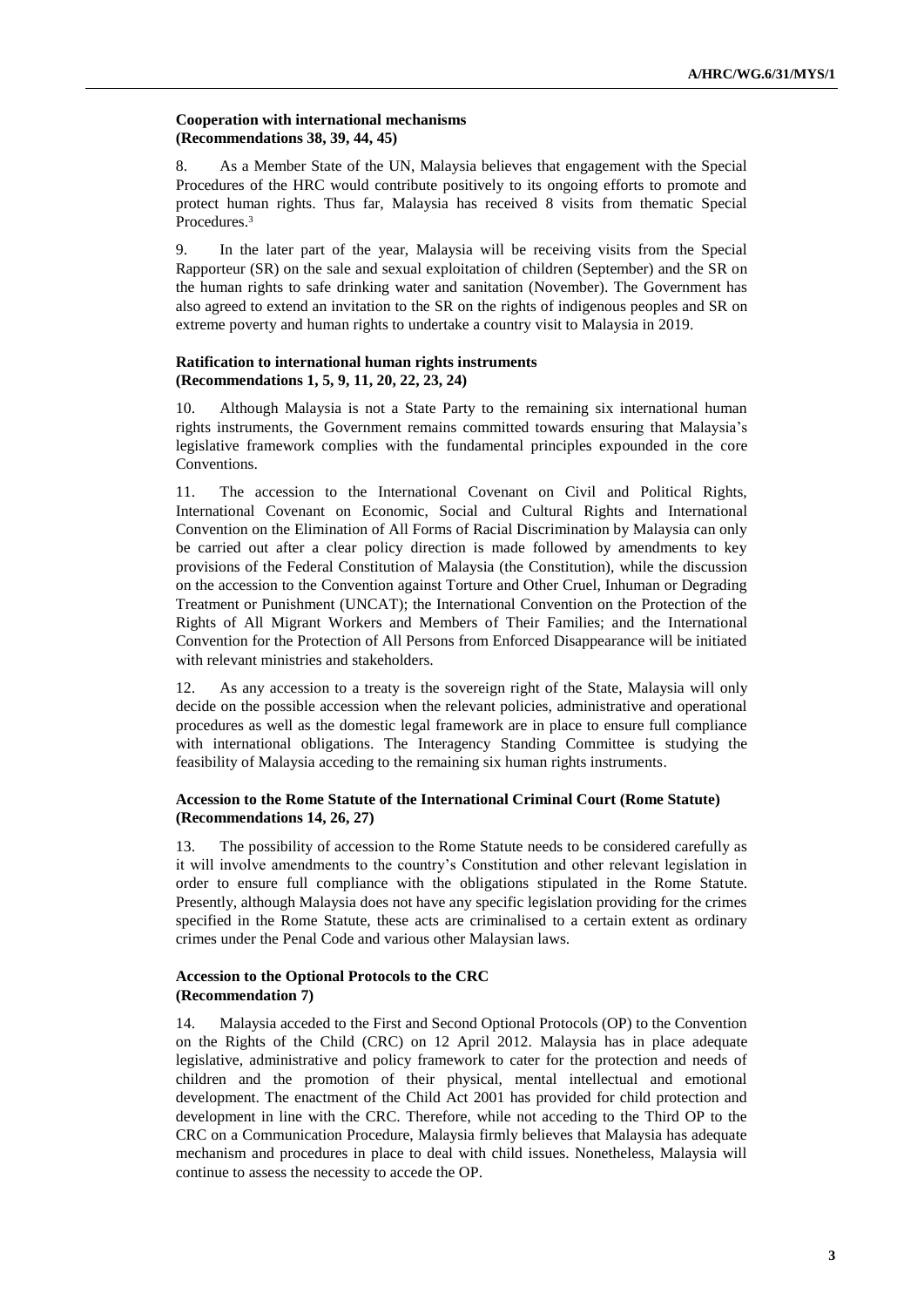15. Notwithstanding that, Malaysia's legal system provides an avenue of recourse for all children whose rights under the CRC are breached.

# **B. Civil and political rights**

# **Promotion and protection of civil and political rights in general (Recommendation 61)**

16. The Government continues to take various measures in terms of policy decisions and legislation to achieve a balance in terms of securing economic, social and cultural rights and that of civil and political rights. Since 2013, the Government has repealed the Emergency (Public Order and Prevention of Crime) Ordinance 1969 as part of its continuous efforts to achieve the balance.

# **Death penalty**

# **(Recommendations 106, 105, 107,116)**

17. Section 39B of the Dangerous Drugs Act 1952 was amended by abolishing the mandatory death penalty for the offence of drug trafficking. The amendment which came into force on 15 March 2018 gives discretion to the Court in terms of sentencing, whereby the Court has the option to either impose the death penalty or life imprisonment based on the facts and circumstances of each case.

# **Right to fair trial (Recommendation 147)**

18. In Malaysia, every detainee is guaranteed the right to a fair trial. For cases to be tried in court, the detainee has various rights such as the right to appoint a lawyer of his/her choice. Any conviction at the trial court level may be appealed to the higher courts as entrenched in the Criminal Procedure Code.

## **Rights to freedom of assembly (Recommendations 163,164)**

19. The Government will continue its relentless efforts to ensure the enjoyment of the rights to freedom of peaceful assembly as enshrined in Article 10 of the Constitution through the implementation of the Peaceful Assembly Act 2012 (PAA). The Government is also committed to the promotion and protection of these rights so long as it is in accordance with existing domestic laws. Throughout the period of 2013–2017, the Government had approved 25,901 public assemblies out of the 26,685 applications submitted, which amounts to 97.1% of approval percentage.

### **General elections (Recommendation 170)**

20. All investigations regarding applications on the conduct of elections by the Election Commission (EC) and other relevant authorities are done in accordance with domestic laws within the specified time period. For the aggrieved party, there are avenues of redress available under the relevant laws.

21. A petition to challenge the result of the elections can be made to the High Court to determine whether the election was conducted accordingly by the EC. Article 118 of the Constitution provides an avenue for any qualified citizen to challenge the election results. Election petition must be presented to the High Court within 21 days after the result is gazetted, either by the candidate, his/her election agent or a registered voter in the constituency.

22. Every election petition shall be tried by the Election Judge<sup>4</sup> within 6 months from the date of the presentation of the election petition. Appeal against the determination of an Election Judge can be presented to the Federal Court within 14 days from the date of the determination, which will be settled within 6 months. The decision of the Federal Court is final.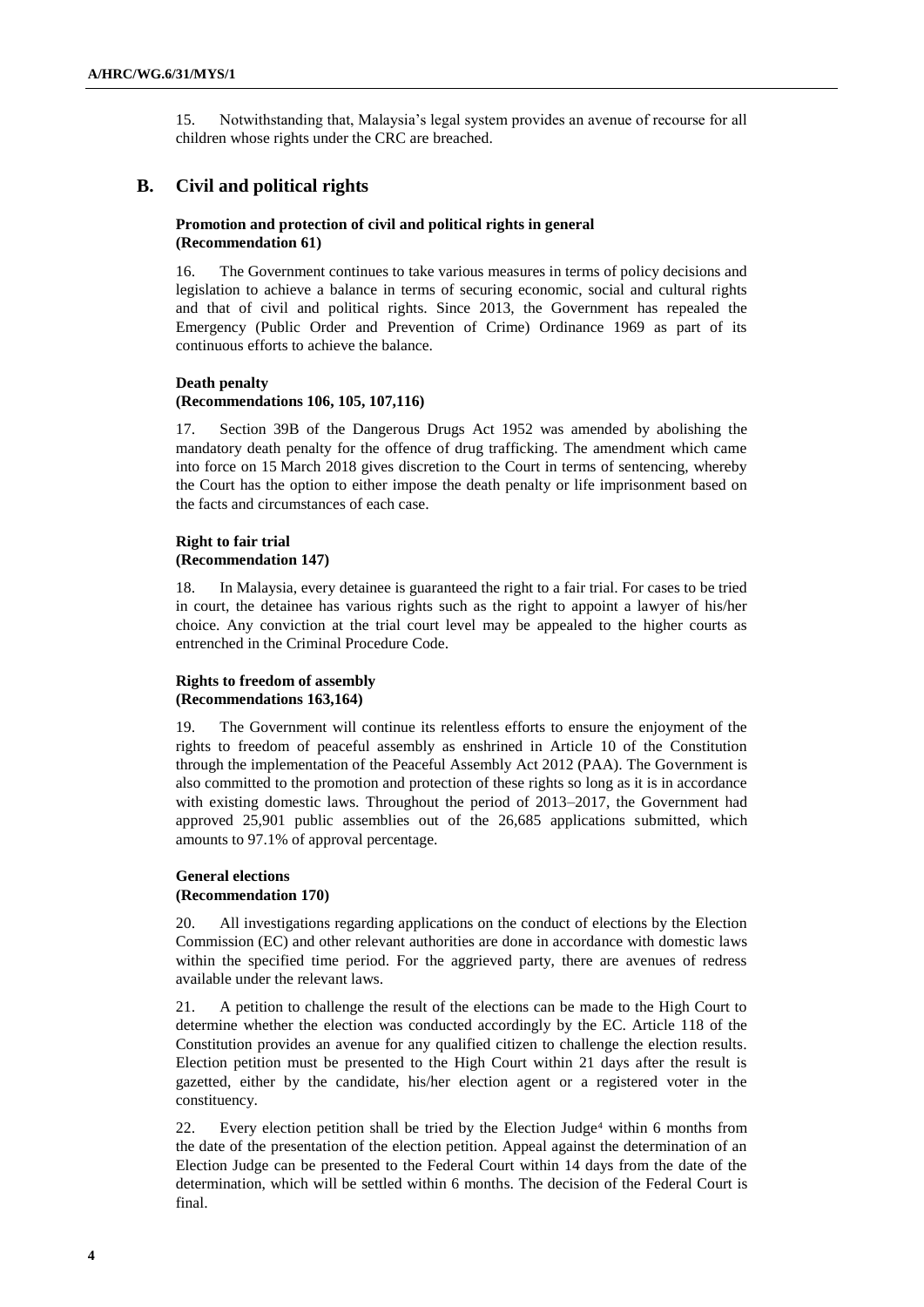### **Sedition Act (Recommendations 48, 49)**

23. The Government is in the midst of conducting consultations with the relevant ministries and agencies to review the Sedition Act.

#### **Adherence to human rights during enforcement operations (Recommendation 77)**

24. Elements pertaining to the use of force and strict adherence to human rights standards have been incorporated in the training of law enforcement agencies. These elements are also stated in their respective Standard Operating Procedures (SOP).

### **Protection of the rights of minorities (Recommendations 97,153,155)**

25. The Government organised programmes to further strengthen inter-racial and interreligious interaction and respect among the various religions and ethnic groups based on the provisions stipulated in the Constitution. To that end, through the cooperation between religious and race-based organisations, ministries, agencies and local universities, interfaith dialogues were organised at the local, regional and international levels.

26. While the Constitution clearly states that Islam is the official religion of the country, the right to profess and to practise any religion is also clearly stated in the Constitution. For that reason, the Government is firmly committed to establish a culture of tolerance and harmony in order to better promote the well-being of humankind as the main factor in preserving Malaysia's peace and harmony. Insulting any religion is considered to be a criminal offence and is punishable under Malaysian laws.

# **Initiative to prevent torture (Recommendations 76,125)**

27. All forms of ill-treatment including torture are strictly prohibited in Malaysia. In this connection, elements pertaining to the use of force, treatment and strict adherence to human rights standards have been incorporated within the training of law enforcement officials in the relevant SOPs. The Inspector General of Police had issued an SOP to this end including on Security Offences (Special Measures) Act 2012 and the facilitation of peaceful assemblies under the PAA.

28. Although Malaysia is not a signatory to the UNCAT, the Government does not condone any form of torture. The Penal Code criminalizes acts which may be deemed as torture and causing hurt. Besides the Penal Code, litigants may also file a civil suit due to torture for civil remedy.

29. SUHAKAM also conducted seminars, workshops and training activities as part of its awareness programme and provided education related to human rights to enforcement agencies based on the Human Rights Commission of Malaysia Act 1999.

# **Freedom of expression (Recommendations 160,169)**

30. Generally, journalists and bloggers in Malaysia are free to exercise their right to freedom of expression. Freedom of opinion and expression is enshrined in Article 10 of the Constitution. The Government is also committed to ensuring that all citizens enjoy their fundamental liberties so long as it does not impinge on the exercise of the rights of others.

31. The public space for Malaysians has increased with the advent of the internet and social media. Nonetheless, in reporting news or publishing articles, online news portals, blogs and social media platforms have to ensure that the information they have made available online is accurate, not designed to mislead, and does not breach the laws of the country.

32. The newly formed Government is currently reviewing the Printing Presses and Publications Act, which has been seen to be a tool to muzzle the media and limit access to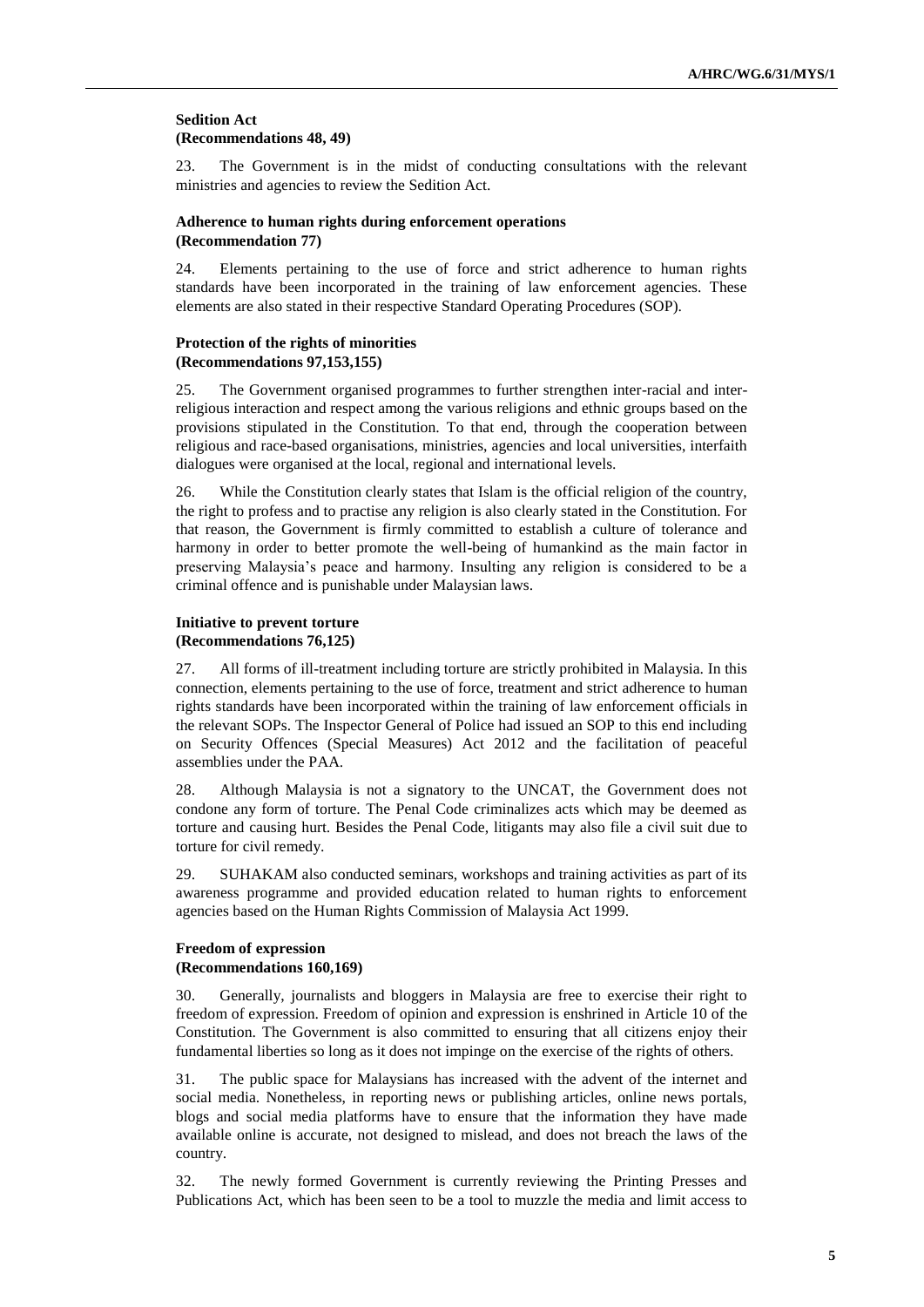information. In addition to this, the Government is in the midst of establishing a Media Council with the participation from relevant parties with a view to establish an independent media regulatory body.

## **Judicial reform and detention (Recommendation 127,148)**

33. The Malaysian Judiciary has embarked on the restructuring of the Court System to expedite the disposal of cases and to strengthen the independence of the judiciary. The Malaysian Judiciary also introduced the e-Court system (case management system, court recording transcription and e-filling) to ease the management of the court files and set up a Key Performance Index for disposal of cases which the Courts are required to meet every month to ensure that cases be heard and disposed of within the stipulated timeframe. To this end, the Judiciary has also received international recognition<sup>5</sup> for its efforts.

34. A supporting mechanism in ensuring judiciary independence is having a Judges' Ethics Committee that carries out inquiry into complaints against judges on breaches of the Judges' Code of Ethics. Article 125 of the Constitution states that the judge may be removed on the ground of any breach of any provision of this Code.

35. All arrests and detentions made are in compliance with laws and regulations as well as acceptable human rights standards. The Constitution provides that every arrested person or detainee shall be informed of the ground of his arrest and is allowed to legal representation of his choice.

36. Malaysian authorities are committed to ensuring that its prison facilities are in good condition and in compliance with international standards including the UN Standard Minimum Rules for the Treatment of Prisoners (the Nelson Mandela Rules) and the Bangkok Rules.

# **C. Economic, social and cultural rights, and the rights of indigenous peoples**

37. The Government is striving to achieve sustainable development by balancing the development growth of both urban and rural areas through the  $10<sup>th</sup>$  and  $11<sup>th</sup>$  Malaysia Plan (MP) and the Government Transformation Programme (GTP). 6

38. During the implementation of the  $10<sup>th</sup>$  MP from 2011 to 2015, the Government invested significant resources to enhance the wellbeing of the people. Improvements in the healthcare sector led to an increase in life expectancy, decrease in infant and maternal mortality rates, and improvements in access to healthcare services. Housing programmes improved affordability for both low and middle income households and guidelines were developed to create more conducive living environments.

39. Similarly, in the  $11<sup>th</sup>$  MP (2016–2020), wellbeing remains a priority with improvements in the healthcare sector focusing on addressing underserved populations, improving the health system delivery to enhance efficiency and effectiveness, and intensifying collaboration with the private sector and non-governmental organisations (NGOs). Apart from these, housing support<sup>7</sup> will be maintained for the poor, low and middle-income households, including youths and newlyweds.

# **Promoting social and economic rights (Recommendations 62, 63, 64, 173)**

40. In the 10<sup>th</sup> MP, the Government focused on uplifting the standard of living of all Malaysians, especially the bottom 40% (B40) households. The strategies implemented were:

(a) increasing access to capacity and capability building programmes and education;

(b) increasing income generation potential through entrepreneurship;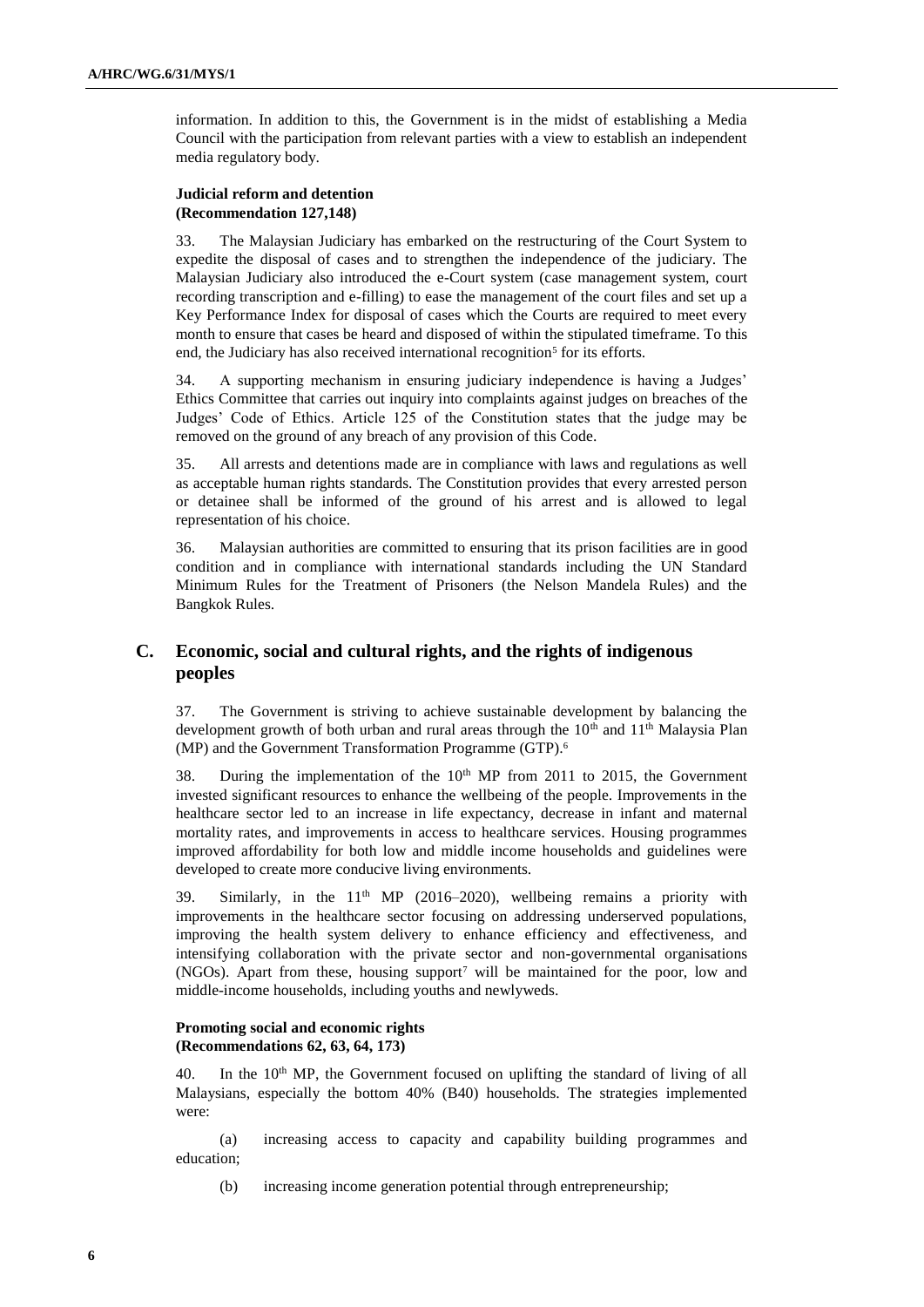(c) strengthening access to basic amenities; and

(d) implementation of specific programmes for special target groups such as the indigenous people in Sabah and Sarawak.

41. In strengthening the national development programme, the  $11<sup>th</sup> MP$  promotes four main thrusts namely: i. enhancing inclusiveness towards equitable society; ii. improving well being for all; iii. accelerating human capital development towards enhanced nation; and iv. re-engineering economic growth for greater prosperity.

# **Addressing income inequality and poverty eradication, inclusive of the indigenous peoples**

#### **(Recommendations 79, 80, 81, 82, 83, 84, 85, 86, 214, 215, 216)**

42. Malaysia has re-categorised its poverty eradication programme<sup>8</sup> by expanding the target group to include households which fall within the B40 of the lowest income group.

43. In this connection, the Government identified several strategies under Chapter 3 of the 11<sup>th</sup> MP i.e. Enhancing Inclusiveness towards Equitable Society. These strategies included:

- (a) Raising the income of B40;
- (b) Enhancing Bumiputera Economic Community;
- (c) Empowering minority groups; and
- (d) Addressing the needs of special groups.

44. The implementation of social protection programmes across agencies were coordinated under a central council to increase efficiency, supported by strong linkages of existing databases. The targeting of assistance recipients were also refined to be more needbased with consideration on demographic and geographical factors.

45. The Government had also introduced the Fair Price Shop Programme whereby consumer goods are sold at reasonable and competitive prices without compromising on the quality.

46. The 11th MP focuses on improving the quality of life of the indigenous people through income generating activities, providing modern infrastructure in traditional settlement, education opportunities and medical assistance, thus addressing concerns of the vulnerable and disadvantaged groups.

47. Other programmes included economic related activities, resettlement initiatives, infrastructure facilities, electricity and treated water supply. One of the resettlement initiatives i.e. the Integrated Village Development Project in Perak comprised facilities such as schools, community halls and other social amenities in one area.

48. The Government provided support to increase awareness on the importance of education among the indigenous community. One such programme, the Student Excellence Programme is designed specifically to cater to indigenous children to improve their level of education. To encourage more indigenous children to attend secondary school, the Government provided assistance in terms of transportation and pocket money. A special scholarship programme was also created to increase the number of indigenous students to continue their education to tertiary level, including at overseas institutions.

49. To enhance the skills<sup>9</sup> of the indigenous people, the Government provided additional training programme for marketing and setting-up small businesses such as packaging, labelling, marketing, including online platform and also soft-skills in basic accounting and business management. The trainees were provided with an allowance, meal and accommodation for the duration of the course.

50. The community's economic potentials were identified and developed through programmes such as agriculture, tourism and entrepreneurship expertise. Among others, the Government introduced income-generating programmes and other commercial agricultural activities, such as commercial oil palm and rubber to further spur their socio-economic advancement.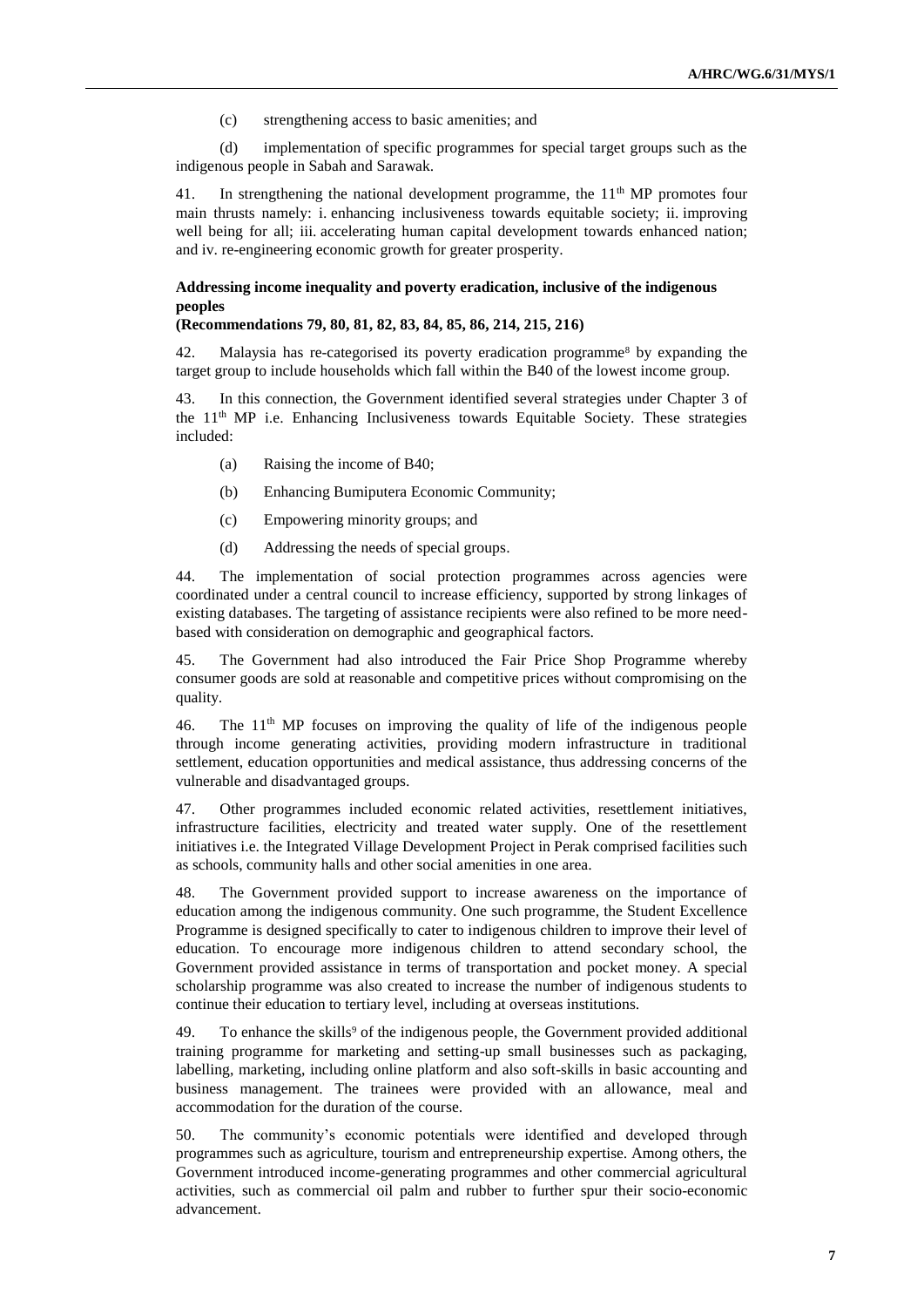51. For the people of Sabah and Sarawak, the  $11<sup>th</sup> MP<sup>10</sup>$  emphasised on raising the income of all, reducing income disparity in the States, improving rural basic infrastructure, and introducing various programmes to create economic opportunities.

52. One of the people centric programmes that was carried out under the *Program Khas Anak Negeri* (PKAN) Sabah and *Program Khas Bumiputera* (PKB) Sarawak was the Native Customary Right Land Survey Programme. <sup>11</sup> The objective of the programme was to safeguard and protect the rights of the natives in Sabah and Sarawak with the aim to increase land ownership by the natives. Lands that have been surveyed will be developed with crops such as rubber and palm oil in order to uplift the socio-economic wellbeing of the natives in both States.

53. The Government also developed the Rural Transformation Centre (RTC), Mini RTC and the Rural Service Centres in remote areas in Sarawak for the Penan peoples. All of these facilities were built at strategic locations to provide basic and essential facilities, a place for the community to gather and socialise and encourage a more coordinated way to implement programmes among government agencies.

54. Malaysia also continuously shares its experiences in poverty eradication and the eKasih database through its involvement in various international meetings, fora and conferences such as the Association of Southeast Asian Nations (ASEAN); the United Nations Economic and Social Commission for Asia and the Pacific; the ASEAN Ministers Rural Development and Poverty Eradication; African-Asian Rural Development Organisation; and Centre on Integrated Rural Development for Asia and the Pacific.

# **Improving access to social services (Recommendations 171,172,176,186,187)**

55. The wellbeing of the people is of paramount importance with emphasis on healthcare services, public security, affordable housing, social integration, and sports under the  $10^{th}$  and  $11^{th}$  MP.<sup>12</sup>

56. The Government introduced affordable rental housing programmes for youths in urban areas and the Second-Generation Housing Scheme for youths in the rural areas. Under the Second-Generation Housing Scheme, the Government subsidises 30% from the total price of RM65,000 to RM150,000 per house.

57. The Government also created outreach programmes to encourage civil registration especially in rural and remote areas with the aim to facilitate access to social services. The implementation of the MyDaftar programme by the National Registration Department (NRD) has helped those without documents. A total of 227,481 applications in 8,412 separate outreach programmes were facilitated by the NRD from 2012 to 2017.

58. In support for Special Educational Needs (SEN) children, the Special Education Services Centre provided interventions for students undergoing full or partial inclusive programmes in schools across the nation. The support services included assessment of the student's level of performance and abilities, intervention plan to help increase learning potential and well-being of SEN students as well as consultation with students and teachers on SEN management related issues.

# **Improving access to health care services (Recommendations 177,178,179,180,181,182,183,184,188,189,190)**

59. Malaysia continuously takes action to improve coverage and accessibility to health care based on population health needs. This is carried out including through the  $11<sup>th</sup> MP$ which is aligned with the Sustainable Development Goal (SDG) 3 and other health related goals for 2016-2020 in support of the Universal Health Coverage. 13

60. The Ministry of Health (MOH) delivers services to its population through a network of static clinics and hospitals complemented by mobile services by land, water and air such as the Flying Doctor Service and innovative strategies to improve access to urban and rural areas. 14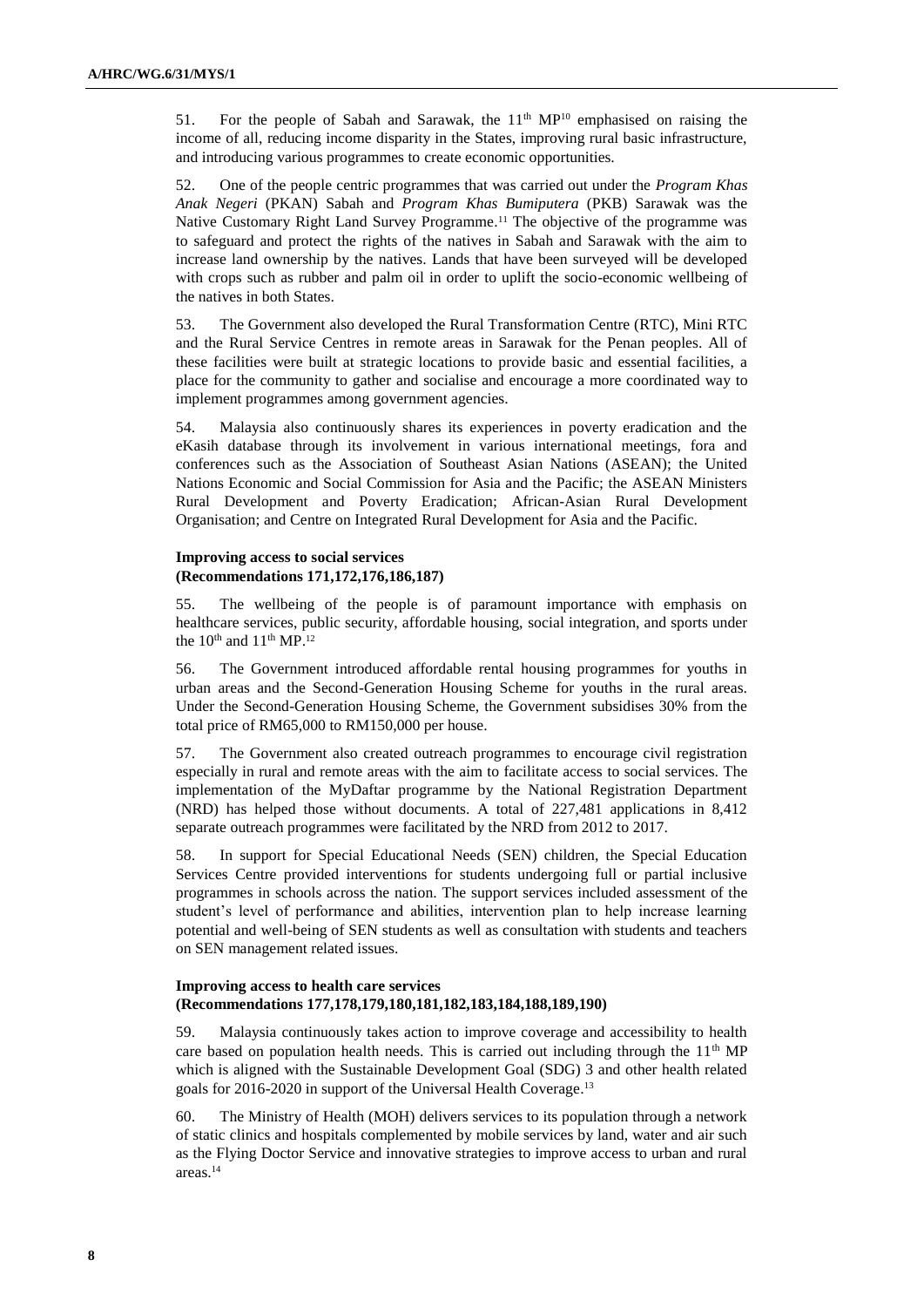61. The Government introduced the *Program Komuniti Sihat Pembina Negara* which empowers members of the community to carry out and practise healthy diets and behaviours. Health promotion programmes for communicable diseases were expanded, including the Communication for Behavioural Impact Programme, aimed to mitigate the risk of dengue.

62. Non-citizens also have access to public health services at a specified rate. Foreign Workers Health Insurance Protection Scheme is a mandatory insurance scheme for documented foreign workers covering in-patient services at government hospitals.

63. Through the Home-Help Services, the welfare of the community is promoted through activities and support for vulnerable groups (senior citizens, persons with disabilities (PWDs) and single mothers). Holistic health and social supports were provided with the aim to increase access to health services, early detection and treatment of health problems and to empower families and communities to help and care for these groups. 15

64. Malaysia acknowledges that training of healthcare providers such as long term training of pre-service and in-service healthcare human capital, including medical specialists, dentists, pharmacists, nurses and allied health sciences officers is an important element in providing quality health care services. Throughout the year of 2013–2018, RM 1.506 billion was allocated for such training to 66,661 personnel.

65. The Government also collaborated with local and foreign universities to increase the workforce of its medical specialists in the health sector. In 2017, a new specialist training programme, in collaboration with the Royal College of Surgeon, UK began to complement existing local medical specialist training.

66. The Government provided services on family planning, reproductive health services and parenting skills through its one-stop family centres, clinics and mobile services to cover both urban and rural population. The National Population and Family Development Board (LPPKN) also implemented outreach programmes in urban and rural areas in order to attain its target population through its mobile services. 16

67. Maternal mortality ratio in Malaysia currently stands at 29.1 per 100,000 live births (as of 2016). Confidential Enquiry to Maternal Death showed an increasing trend of deaths due to existing medical associated conditions. Based on this finding, pre-pregnancy care was implemented as an early intervention for women with medical conditions and significant obstetric complication in previous pregnancies.

68. In strengthening the Sexual Reproductive Health services for adolescents, the Government developed a National Guideline on Management of Adolescent Sexual Reproductive Health Problems for health care providers that took into consideration the legal, ethical, socio cultural and religious perspectives. The areas covered were management of teenage pregnancy and request for abortion, management of abuse, sexually transmitted infections and contraceptive services.

69. Regular trainings were conducted annually and the trend of new antenatal cases among adolescents registered at government primary health care facilities decreased from 18,652 (2011) to 9,617 (2017).

70. Through multi-sectoral and high impact programmes outlined in the series of National Strategic Plans, Malaysia achieved the Millennium Development Goals target that halved HIV infections between 2002 until 2015. Moving on to achieve the SDG target, Malaysia is set to embark on fast track and long-term responses to end AIDS in 2030 as outlined in the country's National Strategic Plan for Ending AIDS 2016-2030 (NSPEA).<sup>17</sup>

71. Currently, all government health facilities<sup>18</sup> are providing free HIV screening facilities. In 2017, more than 50,000 people accessed government facilities for voluntary HIV screening. The annual number of newly reported HIV cases has been on a steady decline from 6,978 in 2002 to 3,347 in 2017. Similarly, there has been a decline in the number of AIDS–related deaths and this is directly attributed to the introduction of more affordable and accessible first and second line antiretroviral treatment.

72. Malaysia continuously shares experts' knowledge and skills with other countries and conducts study visits/training programmes in Malaysia in collaboration with the World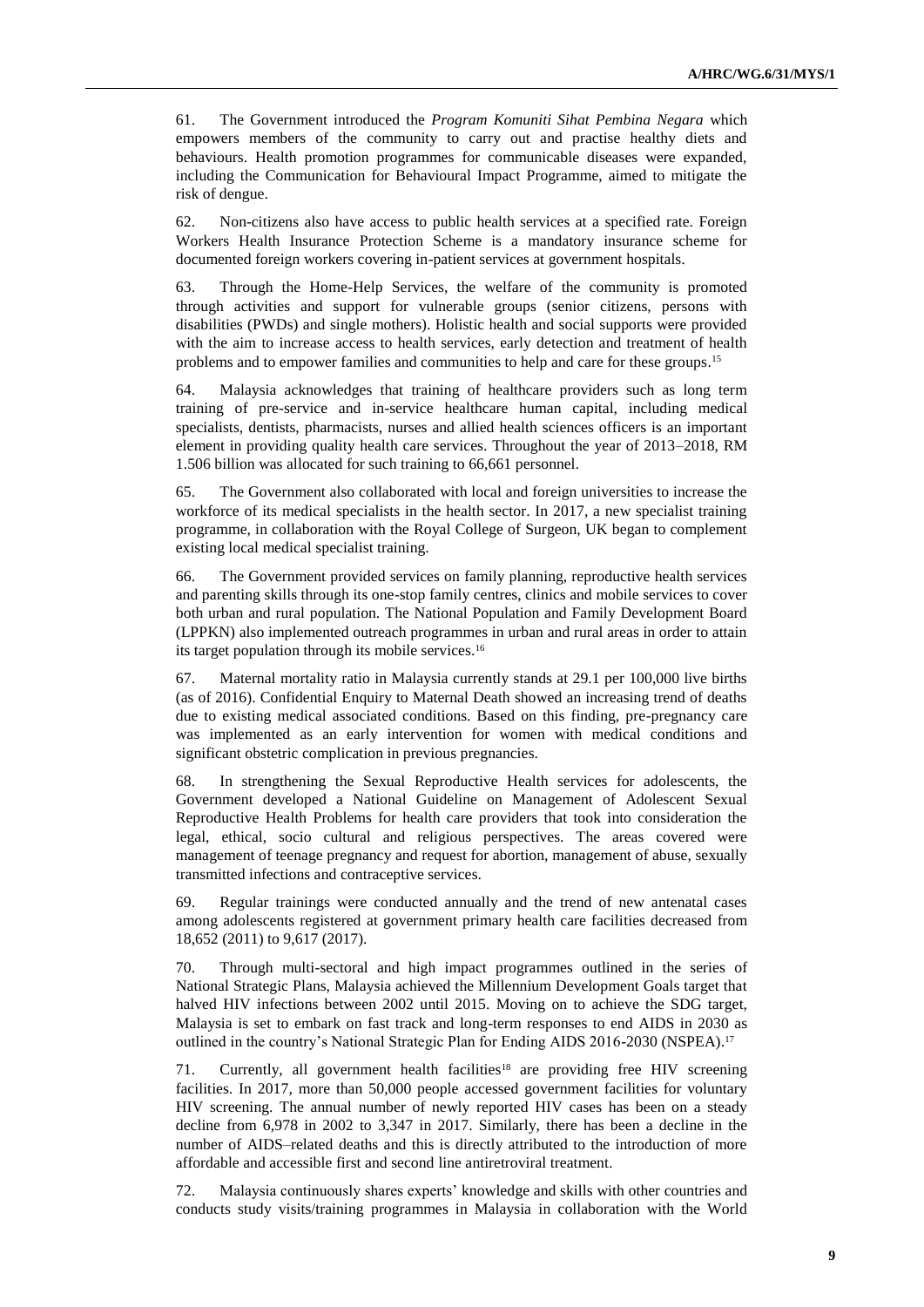Health Organisation (WHO). Malaysia also shares best practices at regional and international platforms.

## **Improving access to education (Recommendations 191,192,193,194,195,196,197,198,199, 200, 201, 202, 228)**

73. Malaysia continues to provide quality education to all in a holistic manner. The Government has aligned all initiatives in the Malaysia Education Blueprint (MEB) 2013-  $2025$  to the SDG 4 strategies and the  $11<sup>th</sup>$  MP. Malaysia strives to ensure universal access and full enrolment from pre-school to upper secondary school level by 2020 by developing attractive and viable education pathways for all children. There is no gender discrimination in terms of legislation, policy, mechanisms, structures or allocation of resources. In addition to this, efforts to improve the access to education have been made through various initiatives. 19

74. The Malaysian education system embarked on a comprehensive transformation programme through MEB over a period of 13 years (2013-2025). In 2017, the number of public pre-schools was 6,096 nationwide while the enrolment for pre-schools in 2017 was 204,105. The Government continuously encouraged and supported private pre-school providers to open more pre-schools especially in rural areas to increase children's access to early childhood education. The Gross Enrolment Rate for primary education was at 97.9% whilst for the secondary education was at 91.3% in 2017.

75. Greater opportunities have also been provided to SEN students. The proportion of SEN students in inclusive education increased to 40.88% in 2017. The enrolment of *Orang Asli* students has also increased to 38,834 in 2017.

76. The Government also strengthened Sports Schools to develop the nation's future athletes, Arts Schools to develop artistic talents among youth and the K9 Comprehensive School to address illiteracy and dropouts among *Orang Asli* and the natives of Sabah and Sarawak.

77. *Sekolah Bimbingan Jalinan Kasih* (SBJK) started its operation in 2013 to provide access to formal education in a safe environment to marginalise street children with the aim to ensure these children continue their education besides protecting them from various social vices. Poor Students Trust Funds and scholarships were extended as financial assistance for students from low income families.

78. The Government also provided support for Lifelong Learning through the establishment of community colleges and open universities to encourage continuous learning. The enrolment in 2017 was 506,557 compared to 501,896 in 2016. Additionally, in providing the right environment for students to develop skills in communication, collaboration, creativity and critical thinking, most schools were equipped with internet connectivity.

79. The Government had also identified initiatives to further improve the teaching profession. The Government prepared long term demand and supply of teachers for schools nationally to ensure adequate teachers were trained for all schools, especially for placements in rural and remote areas.

80. The Government also developed standard guidelines for teachers i.e. the Continuous Professional Development Master Plan, the Performance Standard, and the Job Description to maintain the high standard of teaching professionalism. The Malaysian Teacher Education Curriculum was also developed in tandem with global education policies to address the changing landscape of higher education and future opportunities, regardless of gender. Teachers were equipped with the pedagogy to accommodate teaching and learning processes with the different levels of students' abilities and learning styles.

81. In order to promote literacy and access to education for all, the Government allowed other organisations to implement alternative education programmes.

82. Under the Alternative Education Policy (AEP), non-citizen children are allowed to enrol into Alternative Learning Centres (ALCs) operated by private organisations or NGOs. AEP allows, on humanitarian grounds, private organisations and NGOs to set-up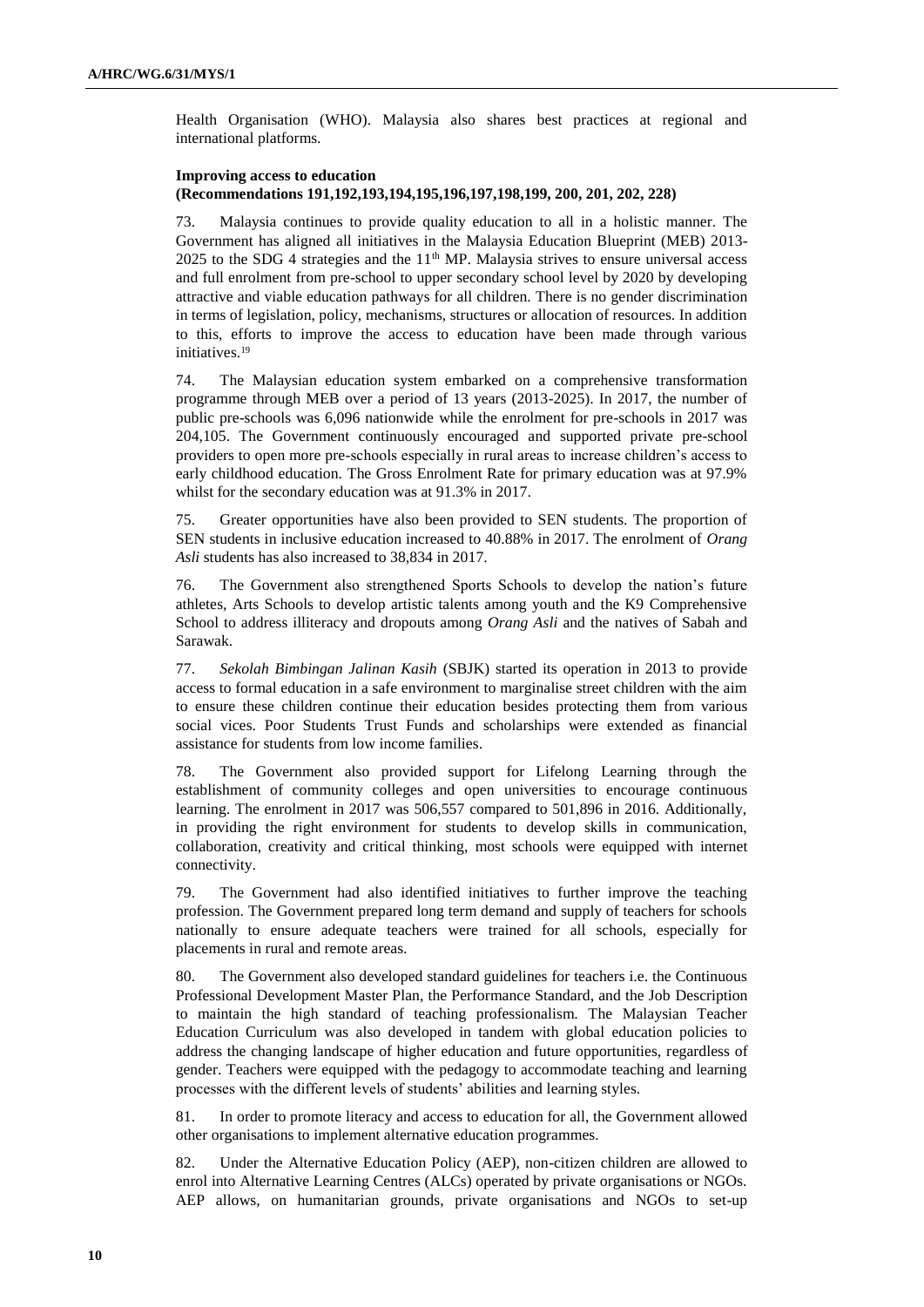Community Learning Centres to provide access to education to non-citizen children of documented migrant workers in plantation areas in Sabah and Sarawak.

83. The Government also participated in dialogues and conferences on mainstreaming the rights to education in the ASEAN community, highlighting cross cutting issues and creating platforms to strengthen regional cooperation on education and human rights. The Government cooperated with international bodies in the sharing of experiences and lessons learnt in areas of rights to education and was involved in various international platforms to provide recommendations on how to improve the SDG 4 targets for inclusive and equitable education.

84. The Government focused on increasing the attendance rate in schools for *Orang Asli* and the natives of Sabah and Sarawak and initiatives were carried out to ensure the indigenous peoples receive quality education relevant to their needs. To date, there are 93 public primary schools exclusively for the *Orang Asli*. The provision of appropriate and holistic education programmes had successfully raised the attendance and the transition rates of the indigenous peoples. As of 2018, 8 K9 schools are in operation nationwide. Four K9 schools offer Basic Vocational Education to enable the indigenous students to receive the Malaysian Skills Certificate and continue to higher levels of certifications in vocational colleges.

85. The Government also established a programme to encourage *Orang Asli* children who have completed their primary school education to continue their education to secondary school. Under this programme, the Government provided financial assistance and transportation to reduce the dropout rate in secondary schools.

# **D. Women, children and persons with disabilities**

# **Promotion and empowerment of the rights of women and its awareness towards gender equality**

**(Recommendations 65, 66, 67, 68, 69, 70, 94, 95, 96)** 

86. The Government is cognizant of its international obligations as a signatory to CEDAW and the pledges made to the implementation of the Beijing Platform for Action and continues its commitment to ensure Malaysian women and girls have equal opportunity at all levels.

87. The Women's Advisory and Consultative Council was established in August 2015 to empower women in line with the National Policy on Women and its Plan of Action for the Advancement of Women. The Council is assisted by 5 Working Committees based on the 5 strategic clusters (health, safety, economy, culture and education) of the Women Empowerment Year 2018.

88. Malaysia has exceeded the 30% target by having 35.8% of women in decision making positions in the public sector. However, in the corporate sector for public and private-listed companies in 2016, it is 29.9%. From 2012–2017, 1,051 competent women candidates also underwent the Women Directors Training Programme which included board readiness assessment and training on technical and soft skills to ensure continuous availability of qualified women for the corporate sector. As of 30 September 2017, women made up 19.7% of the board of directors in the top 100 public listed companies by market capitalization listed in Bursa Malaysia compared to the 18.0% target set by the Government.

89. Under the  $11<sup>th</sup> MP$ , women empowerment continued to be a priority whereby programmes were held to increase female labour participation rate from 54.3% in 2016 to 59% in 2020. Such measures were in line with the strategy to transform Malaysia into a high income nation by 2020 under the Economic Transformation Programme.

90. The Government had also undertaken several economic empowerment programmes for vulnerable women, especially those in the B40, single mothers, widows, and indigenous groups. Among the programmes implemented involved start-up of business through Development of Women Entrepreneurs programme and capacity building for small and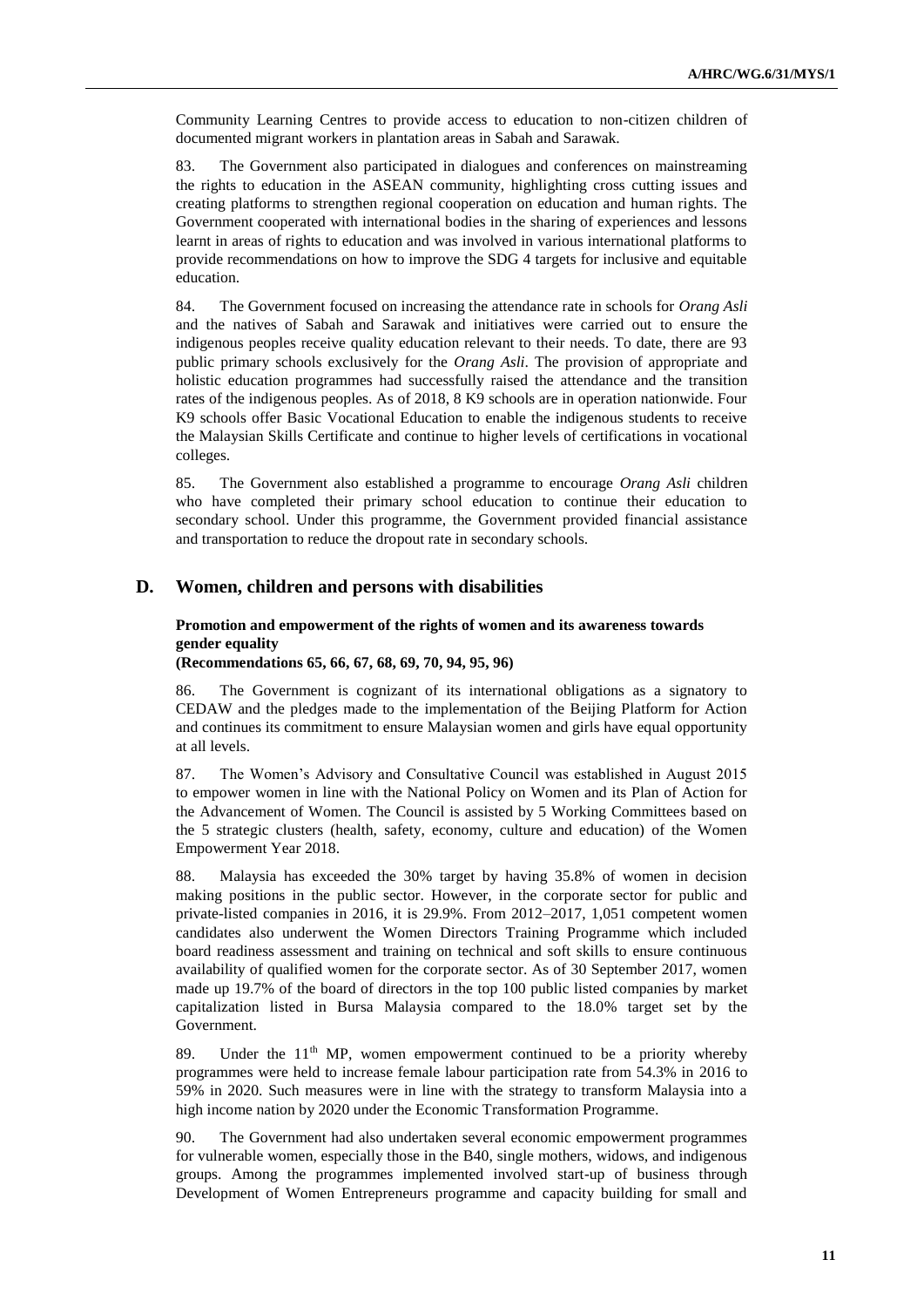medium enterprises as well as Entrepreneurs Assistance Programme specifically for indigenous women. In addition, indigenous women were given training under the Skills and Career Training Programme to enhance their skills to earn a better income and improve their standard of living. Skills trainings were also conducted for rural women.

91. Under the national Budget 2018, the Government listed 4 measures to elevate the role of women in the country i.e. by making it compulsory by the end of 2018 for government-linked companies, government-linked investment companies and statutory bodies to ensure that at least 30% of their board of directors are women; to increase maternity leave from the current 60 days to 90 days in the private sector; allocation of RM 20 million for training and entrepreneurship programmes for women; and an individual tax exemption for women who opt to return to work after being out of the job market.

### **Promotion and protection of the rights of children (Recommendations 71, 72, 73, 149, 150, 151, 230)**

92. The Government is acutely aware of its responsibility in ensuring the physical, emotional, safety and welfare of children. To this end, the Government implemented the Wise Kid Save and Protect Campaign in 2014 to disseminate information related to the safety of children and create awareness amongst children in school.

93. Regarding the registration of all newborn children, the Births and Deaths Registration Act 1957, Registration of Births and Deaths Ordinance 1948 (Sabah Cap.123) and Registration of Births and Deaths Ordinance 1951 (Sarawak Cap.10) stipulates that all children born in Malaysia, regardless of the nationality or the legal status of their parents, have access to formal birth registration procedures and birth certificates. It is also imperative to highlight that the existing laws empower qualified informants to furnish information to the Registrar concerning the birth.

94. The Government, through the NRD, embarked on several programmes to encourage registration of births including Integrated Birth Registration System with major hospitals across the country. This initiative allows details of births to be collected on-site at the hospital, which is linked online to the NRD. This would facilitate registrars in following-up with late cases of birth certificate application. Additionally, the NRD established the Mobile Registration Teams who travel to provide access to birth registrations in remote areas nationwide. The NRD had also set up offices at RTC to expedite registration of births in rural towns.

95. With regard to the protection of children, under the Child Act 2001, Courts For Children were established to hear all cases involving children in conflict with the law (except those accused of crimes that are punishable with death, where a child is co-accused with an adult, or where a child has turned 18 years of age before being formally charged). Each Court is presided by a Magistrate and assisted by 2 advisers, one of whom must be a woman, to advise the Court with respect to any consideration affecting the order made upon the child. Proceedings of the Court are held behind closed doors except for members and officers of the Court, the child and his/her parents/guardians, advocates, witnesses and other persons directly concerned with the case. The Court also requires the attendance of the child's parent/guardian at all stages of the proceedings unless it is unreasonable to do so or not in the best interest of the child.

96. The Sexual Offences against Children Act 2017 that came into force on 10 July 2017 provides for certain offences and their punishment in addition to sexual offences against children in other written laws. These sexual offences include child pornography, child grooming and sexual assault. Under the law, the offenders could face imprisonment up to 30 years and whipping. Following the passing of the Sexual Offences against Children Act 2017, a special criminal court on sexual crimes against children was established on 22 June 2017. The court is equipped with child-friendly facilities and there are specialised judicial and legal officials to expedite the hearing of such cases.

97. The Evidence of Child Witness Act 2007, was enacted to protect child witnesses by incorporating child-friendly procedures during the court process to reduce trauma experienced by these child witnesses by, enabling a child witness to give evidence in the courtroom but shielded by a screen between him and the person charged with the offence,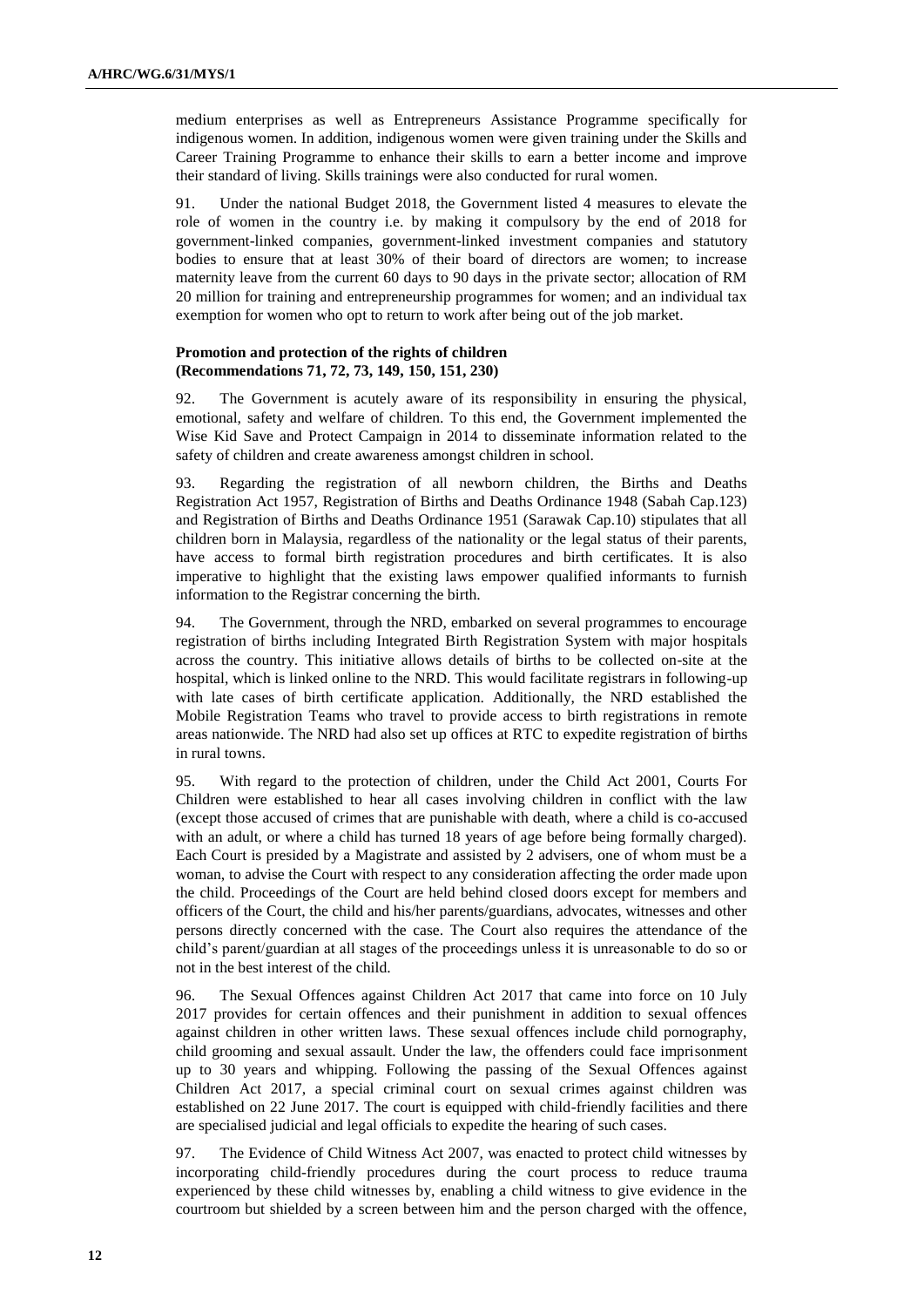or alternatively, by live link or by video recording. The Court may allow a child witness to be accompanied by an adult while giving evidence in any proceedings subject to certain specified conditions. In addition to the aforesaid, the Government is continuing its previous policies such as the National Child Policy and National Child Protection Policy.

98. In collaboration with the United Nations Children's Fund, the Government established a Child Care and Child Protection Unit to develop the competency of the Child Protection Officers based on international best practices comprising care, safety and protection of children with the support from parents, guardians and family members. The Unit has also been established at all District Social Welfare Offices.

99. With regard to marriage, the minimum age for non-Muslim marriages and Muslim marriages is provided for under different laws. 20

100. The Government does not condone forced marriages. Section 22(6) of LRA provides that no marriages shall be solemnized unless the Registrar is satisfied that both the parties to the marriage freely consent to the marriage while Section 37<sup>21</sup> provides the penalty for any person who uses any force or threat to compel a person to marry against his/her will.

101. In its effort to address child marriage, the Government established the Child Marriage Task Force under the Coordinating Council for the Protection of Children. The task force consists of relevant government agencies, academics and activists to identify related issues in child marriage. The task force had proposed for the production of medical reports and social reports to be considered by Syariah Judges and the Chief Minister as well as the indigenous chief before approving a child marriage application.

#### **Strengthening the protection of women from violence (Recommendations 128,130)**

102. Various efforts had been taken to further protect women's rights with regard to domestic violence. For example, the Penal Code was amended in 2013 to provide greater deterrence to domestic and sexual related offences. Stiffer punishments are meted out to those found guilty of sexual offences, spousal abuse under amendments to the Penal Code.

Furthermore, in the Plan of Action on the Advancement of Women, violence against women has been listed as one of the 13 key sectors by the Government. In addition to this, other measures includes amending the relevant legislation such as the Penal Code, Employment Act 1955 and Domestic Violence Act 1994 and creating awareness on the importance of addressing issues of violence against women.

104. Section 375A of the Penal Code mainly intends to further strengthen legal protection for wives by making it an offence for a husband to cause hurt to his wife in order to have sexual intercourse, although the term "marital rape" is not explicitly stipulated in the provision. Apart from section 375A, there are other existing provisions in the Penal Code which can be resorted to by wives, depending on the facts of the case. Among others, a husband can always be charged for an offence of causing injury with punishment for up to 20 years imprisonment. Such a punishment is generally similar for rape, and significantly higher than other countries that make specific provision for "marital rape".

Therefore, although the form of law on "marital rape" in Malaysia may be different from other jurisdictions, the above legal provisions prove that Malaysia, in substance, pays due attention to the issue of "marital rape" and is committed to provide sufficient protection for victims.

# **Maternal and adolescent care (Recommendations 175, 185, 229)**

106. Malaysia continues to improve access and quality of care for maternal and child health services by expanding health care facilities in rural and urban areas. In addition to hospitals and static clinics, there are also mobile health services meant for outpatient, maternal and child. These initiatives have made it possible for access to professional care during pregnancy and childbirth and access to quality family planning services and information.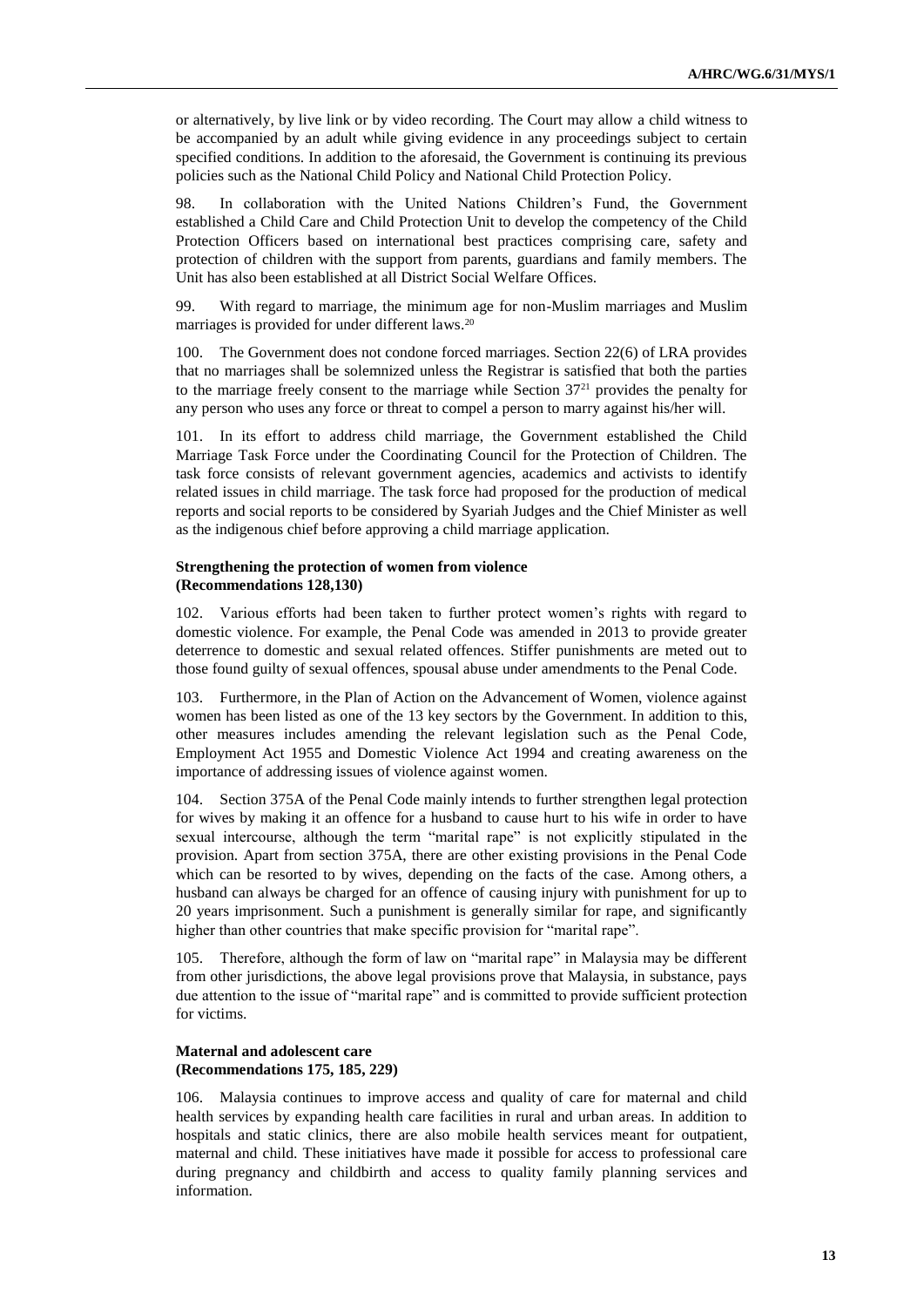107. In addressing the issue of children without proper parental care, the Government has always upheld the concept of family-based care as a way of raising children. This concept is upheld within the Child Act 2001 through care and protection and protection and rehabilitation orders. Such concept gives priority to the Courts For Children to provide placement order to a reliable family member, relative, fit and proper person or centre to ensure family-based care is provided to the child.

108. In easing the burden of working mothers, the Government has provided allocation for the establishment of childcare centres at government workplaces and tax exemption incentives to set up child care centres at workplaces in the private sector. A monthly child care fee subsidy of more than RM180 for each child of parents with a household income below RM5, 000 per month in the public sector is also provided.

109. Working women in Malaysia are entitled to maternity leave of 60 consecutive days as stipulated by the Employment Act 1955. Several amendments have been enacted to allow for the extension of maternity leave, allowing pregnant women (at least 22 weeks) to enjoy paid maternity leave which is in line with the provisions of WHO. Female employees also cannot be terminated during the period of maternity leave.

110. Government officers who give birth are entitled to full paid maternity leave up to 360 days throughout the period of her service. Seven days of paternity leave is also granted to government officers.

111. Malaysia continued its effort to strengthen pre-pregnancy care services by educating women with chronic diseases to optimise their health before embarking on pregnancy and ensuring more choices of family planning methods were made available.

## **Rights of persons with disabilities (Recommendations 204, 205, 206, 207, 208)**

112. The National Council for Persons with Disabilities (MKBOKU) formed 6 committees focusing on specific areas namely Education; Transportation; Quality Life Care; Employment; Registration of PWDs; and Universal Design and Build Environment.

113. There were four scope of programmes developed by the Employment Committee with the overall aim of increasing PWDs participation in the workforce. The scope of programme included Job-Coach Programme, Economic Empowerment Programme, Business Enhancement Assistance Scheme and PWD Talent Enhancement Programme.

114. A "Job Coach" Programme was created with the aim to promote the participation of PWDs in the community by providing employment to create awareness and understanding among the society. The programme focused on the development of training modules, training for coaches for Disability Equality Training and Job Coach.

115. To encourage self-employment among PWDs, the Government introduced the Economic Empowerment Programme through skills development programme. An Industrial Training and Rehabilitation Centre was also established to provide services to PWDs through vocational training and medical rehabilitation.

116. Under the Business Enhancement Assistance Scheme (BEAS) introduced in 2007, the scheme assists PWDs entrepreneurs to enhance their businesses and simultaneously provide employment opportunities to other PWDs. BEAS acts as a tool to empower and transform disabled business owners to be financially independent, to stay competitive in the business market and provide employment opportunities to other PWDs.

117. Additionally, the Government through the Human Resources Development Fund initiated the OKU Talent Enhancement Programme in 2016. This scheme enables employers to obtain financial assistance to send PWD employees for training to gain the necessary skills and knowledge to enter the workforce. This initiative complements the earlier implemented Job Coach Programme for PWDs.

118. The Ministry of Education (MOE) achieved 30.24% of SEN enrolment in Inclusive Education Programme in 2016. As of 2017, there were 4,308 primary schools and 2,002 secondary schools in the system providing education to all categories of SEN students. About 40.88% students with special needs study inclusively in primary and secondary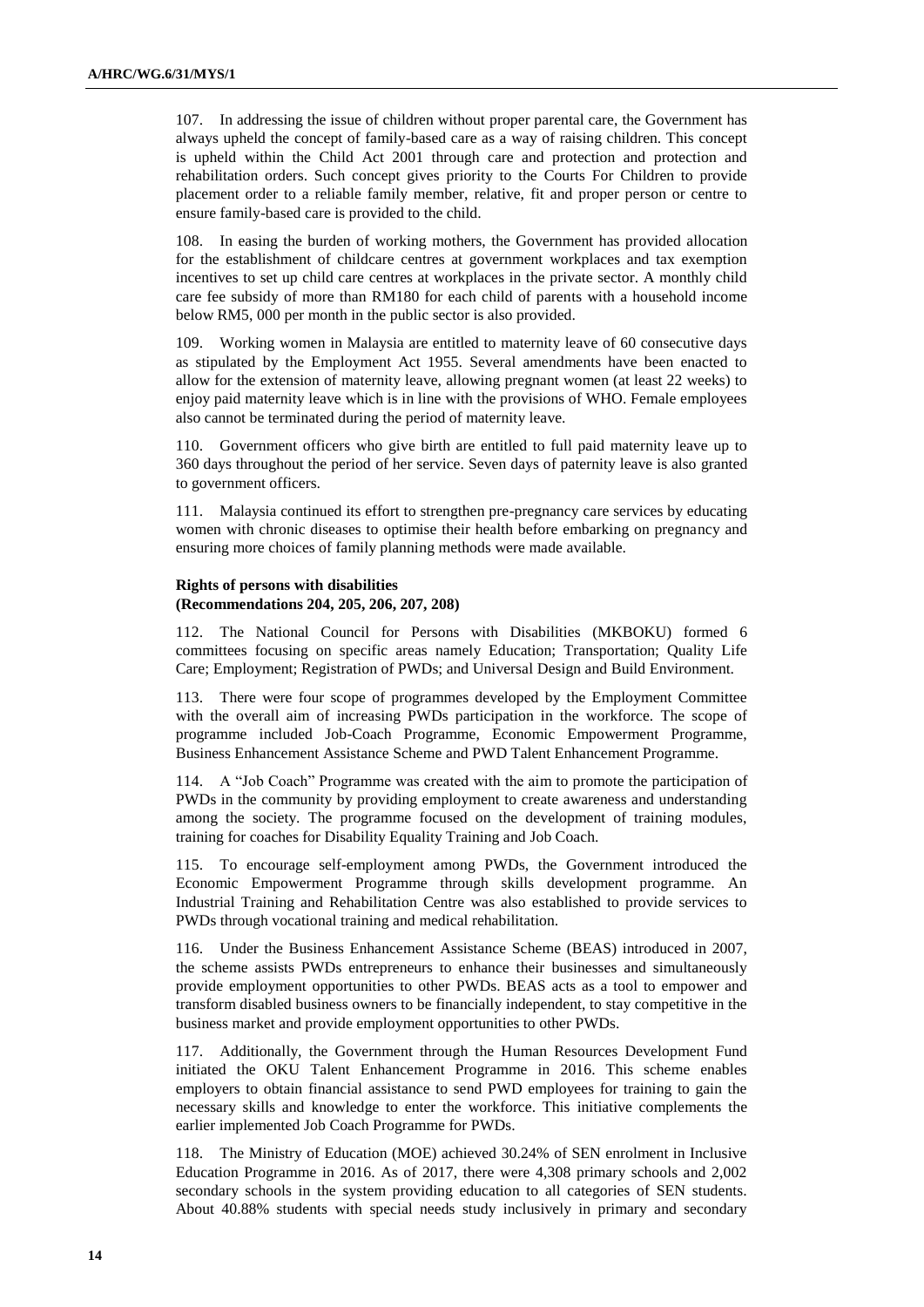schools nationwide. The project has now been expanded to 44 schools and is expected to include more schools until 2025.

119. The Inclusive Pedagogy Implementation Guide was developed in 2016 to assist mainstream teachers and special education teachers to carry out their teaching and learning sessions for SEN students in inclusive classrooms. The guide included information on the characteristics of different categories of disability, specific teaching and learning methods for SEN students, as well as other support services such as therapies, learning accommodations and special learning tools.

120. Various initiatives such as School in Hospitals and Special Education Service Centre were introduced to cater to SEN students' needs. A pilot project called TASKA OKU was also implemented for 6 categories of children with disabilities i.e. Down syndrome, autism, vision, hearing, physical and learning disabilities. Establishment of TASKA OKU is expected to provide opportunities to children with disabilities as well as to ease the burden of low-income families to get early care and quality children education.

121. The Government is also implementing Community Based Rehabilitation Programme on early intervention and rehabilitation at 544 centres throughout the nation for PWDs.

122. An IT and Multimedia programme named "PDKNet" was also developed to assist in the rehabilitation of PWDs as well as increase the knowledge and skills of PWDs to operate a computer software programme.

123. The Government had also prepared the Universal Design Planning Guideline to support the promotion and protection of the rights of PWDs. The guideline outlines the needs for planning of facilities and designing the urban environment that focuses on providing barrier free facilities particularly for PWDs.

124. The need to provide facilities for PWDs is stipulated under section 34A of the Uniform Building By-Laws (UBBL), 1984 (Amendments) (1990) and all States in Malaysia, including the Federal Territories, have implemented the measures to provide such facilities for PWDs.

125. MKBOKU continues to provide input and advice to the Government on issues related to health and disabilities. To that end, the Government has implemented the Plan of Action on Health Care for Persons with Disabilities 2011-2020, aiming to improve and maintain the health of PWDs by providing equal opportunities for healthcare at all levels.

# **E. Foreign workers, refugees, asylum seekers and TIP**

#### **Efforts to combat human trafficking (Recommendations 131,132,133,137,141,142)**

126. Malaysia's efforts in combating TIP was recognized internationally when Malaysia was upgraded to Tier 2 in the United States TIP Report 2017. In its effort to strengthen cooperation between agencies in investigations, the Anti-Trafficking in Persons and Anti-Smuggling of Migrants Act 2007 (ATIPSOM) Task Force was established in 2017. It comprises the Royal Malaysia Police (RMP), Immigration Department Malaysia, Malaysian Maritime Enforcement Agency, Departments of Labour, Royal Malaysian Customs, Attorney General's Chambers and National Security Council.

127. In the area of prosecution, conviction numbers have increased from 7 in 2015 to 147 convictions in 2017.

128. In addition, Malaysia has improved its initiatives by involving NGOs in the aspect of care and protection of victims of trafficking (VOT) following the amendments to ATIPSOM in 2015. The amendments, among others, include the establishment of a High Level Committee chaired by the Minister of Home Affairs, the payment of compensation, allowances as well as the permission to move freely and to work for VOT. Further, the amendments have paved the way for any person, other than a public officer, to be appointed as a Protection Officer by the Minister. Referring to the allowance mentioned above, the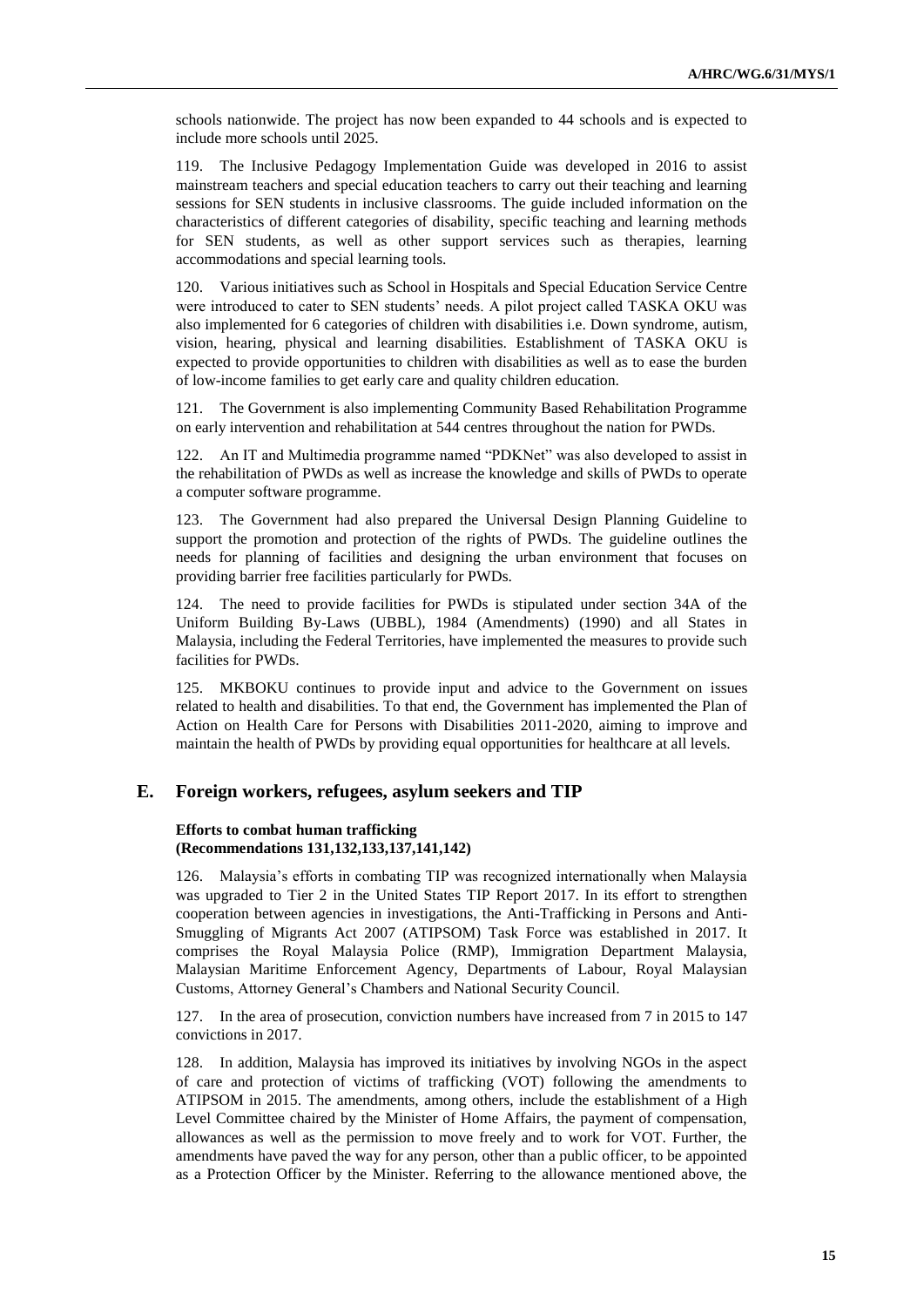ATIPSOM (Payment of Allowance to Trafficked Persons) Regulations 2017 came into force on 1 March 2017.

129. Several capacity building programmes were conducted in-house and in collaboration with foreign strategic partners and international organisations such as ASEAN, United Nations Office on Drugs and Crime, International Organisation for Migration (IOM) and Australia-Asia Program to Combat Trafficking in Persons.

130. As part of the continuous effort to address TIP, the Government established special courts in March 2018 to deal with TIP cases. It is presided by senior Session's court judges with at least 25 years of experience in the judicial and legal service.

131. In terms of law enforcement and anti-trafficking and smuggling management, the Malaysian Border Security Agency Act 2017 that came into force on 29 December 2017 was enacted to secure the Malaysian land border against any smuggling activities or other illegal activities.

#### **Protection of women and children while combating human trafficking (Recommendations 134,135,138,139,140,143)**

132. Malaysia invited the UN SR on trafficking in persons, especially women and children, Ms. Maria Grazia Giammarinaro to Malaysia from 23 to 28 February 2015. In her report, she recommended Malaysia to focus more on other forms of trafficking such as labour exploitation. She supported the amendment to the ATIPSOM and believed that Malaysia was heading in the right direction with the victim-centred approach.

133. The Government established 7 shelters for VOT i.e. 4 for women, 1 for men and 2 for children. The Government also ensured that the VOT were well informed of their rights of access to diplomatic missions and counsellor representatives of their respective States. These government shelters have welcomed the co-operation with NGOs in the management of VOT to ensure that their welfare is protected. They provided support such as counselling, psycho-social activities and informal education.

134. To further support NGOs towards a greater role in providing protection for VOT, the Government provided financial assistance to NGOs with shelter homes of their own to manage the VOT. This exercise reflected the Government's continuous commitment to work together with NGOs.

135. The Government also provided physical, psychological and social reintegration assistance, such as shelter, counselling and information, medical, psychological and allowance and employment and basic skill training opportunities.

## **Cooperation and sharing of experience in combatting human trafficking (Recommendation 136)**

136. The Government participated in several workshops and meetings at the regional and international level such as the Expert WG in formulating the ASEAN Convention against Trafficking in Persons, Especially Women and Children (ACTIP), which was signed during the 27th ASEAN Summit on 21 November 2015. Malaysia subsequently ratified ACTIP on 7 September 2017.

137. Malaysia also continued to establish extensive networking with inter-governmental and inter non-governmental agencies such as the Homeland Security Investigation and Department of Justice of the USA by participating in Workshops on Combatting TIP and Smuggling of Migrants.

138. There have been several engagements carried out in cooperation with international organisations such as the International Justice Mission, Médecins Sans Frontière and IOM. The components of such engagements include sharing of experiences and best practices.

139. Malaysia and all ASEAN Member States (AMS) are parties to the Treaty on Mutual Legal Assistance in Criminal Matters (among like-minded AMS) to combat transnational crime in all its forms with close working relationship among the law enforcement fraternity of the region.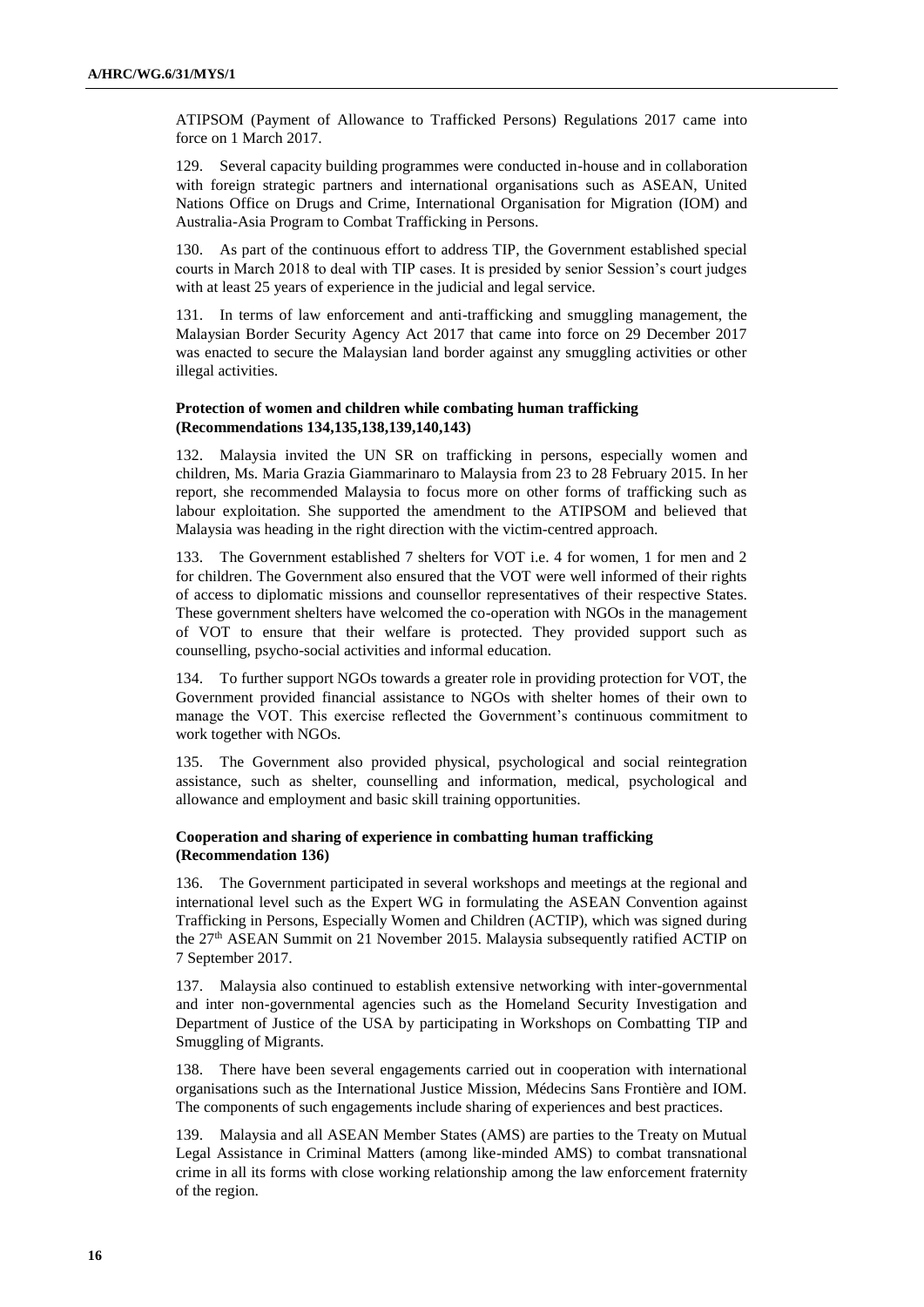#### **Protection of the rights of migrant workers (Recommendations 217,218,222, 223,224)**

140. The Government is adamant in ensuring that the rights and welfare of workers are protected by ensuring that all workers receive equal protection in terms of their rights and welfare as stipulated under Malaysian labour laws such as the Employment Act 1955, Industrial Relations Act 1967, Trade Unions Act 1959, National Wages Consultative Council Act 2011, Workers' Minimum Standards of Housing and Amenities Act 1990 and ATIPSOM.

141. The Government had also taken the following steps:

(a) Signed bilateral arrangements on the employment of foreign workers with source countries;

(b) Introduced a standard contract of employment for all foreign workers;

(c) Required all employers to obtain insurance coverage for foreign workers under the Foreign Workers Compensation Scheme and the Foreign Workers Health Insurance Protection Scheme; and

(d) Ensured that foreign workers have possession of their identification documents such as passports to enable their free movement in the country.

142. The Private Employment Agencies Act 1981 governs all private employment agencies whereby Section 28 (2)(b) of the Act imposes a fine not exceeding RM250,000 for the contravention or failure to comply with provisions of any regulations made under this Act. It is also pertinent for the private employment agencies in the source countries to prevent imposition of exorbitant fees on the workers prior to being recruited to work in Malaysia which may lead to debt bondage.

143. Furthermore, all documented foreign workers who are employed in Malaysia are accorded minimum wages, benefits and legal protection as provided for under domestic laws. This is further entrenched under Article 8(1) of the Constitution whereby the rights and equal protection of all persons are guaranteed. All foreign workers also have the right to full access to justice, to any legal remedies provided by the law and are entitled to legal aid services such as stipulated under the judiciary's Court Assigned Council Scheme.

144. Beginning 1 January 2018, the Government introduced an online-based system for Malaysians to directly hire existing foreign domestic workers from selected source countries without going through the services of recruitment agencies, thus, reducing the financial burden on parties concerned, minimizing the risk of debt bondage and ensuring that the rights and protections for foreign domestic workers, including enforcement of standard employment contract and proper health and occupational accident coverage in accordance with the existing labour laws.

## **Management of refugees and asylum seekers (Recommendations 226, 227)**

145. While not being a State Party to the United Nations Convention relating to the Status of Refugees 1951, the Government provided temporary refuge to refugees and asylum seekers and continues to cooperate with the United Nations High Commissioner for Refugees (UNHCR) to manage these issues on humanitarian grounds.

146. Those who possess identification cards issued by the UNHCR Representative in Malaysia have access to local healthcare facilities, where they can seek medical treatment at any local healthcare institution ranging from outpatient and inpatient treatment, emergency up to maternal and child healthcare services. Under this arrangement, the rate charged is 50% less than the rate stipulated for foreigners under the Fees Act 1951 (Act 209). This also applies to vaccination for children of UNHCR card holders. ALCs that are registered under the MOE are allowed to provide education to children of UNHCR card holders in Malaysia (on a case to case basis).

147. Malaysia also participated in the New York Declaration on the Global Compact on Refugees and its commitments which among others, included: (i) support the human rights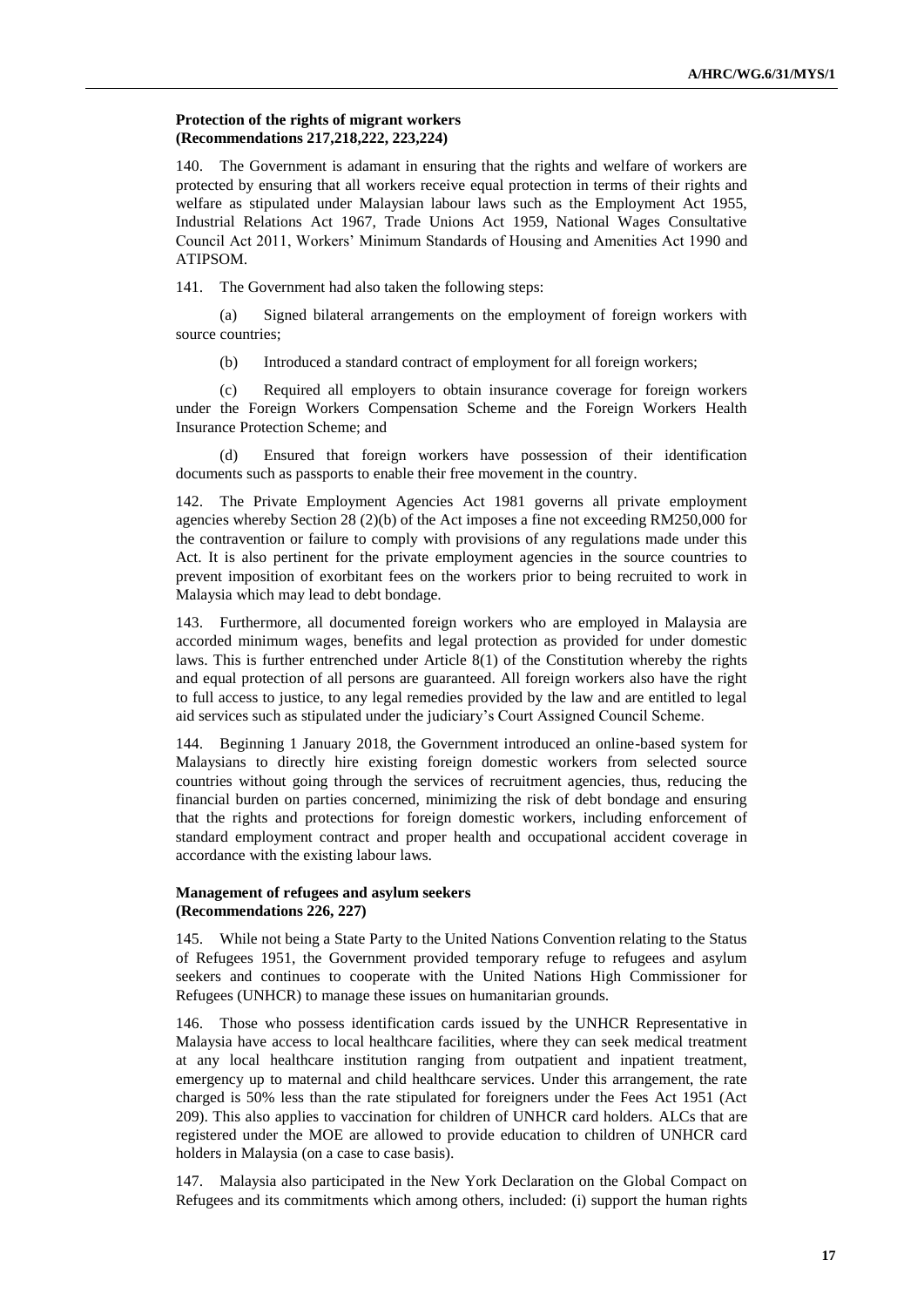protection of all refugees and migrants, regardless of the status; (ii) support those countries rescuing, receiving and hosting large numbers of refugees and migrants; and (iii) find new homes for all refugees identified by UNHCR through resettlement to third countries.

148. In 2016, a Joint Task Force between the Government and the UNHCR was established to provide closer cooperation and information sharing to address the challenges on migration management issues in Malaysia. Under this task force, Technical Working Groups headed by the relevant agencies/unit from both parties were created to tackle specific issues under their purview.

# **F. National mechanisms on human rights**

### **National Human Rights Action Plan (NHRAP) (Recommendation 57)**

149. The Government launched the NHRAP<sup>22</sup> in March 2018 with the aim to achieve institutional and legislative reforms as well as raise awareness and cultivate a strong culture of human rights in the country. It is also to serve as a roadmap to safeguard and enhance the promotion and protection of human rights in Malaysia.

150. Other objectives include:

(a) To provide guidelines for government officials, NGOs, professional bodies, academia and civil society in carrying out their responsibilities to ensure human rights are safeguarded;

(b) To empower relevant human rights-related agencies on issues related to human rights;

(c) To promote ratification of international human rights treaties in accordance with the Constitution and to assist the Government in monitoring the country's involvement in international obligations;

- (d) To promote human rights sensitivity; and
- (e) To emphasize the aspect of human rights in the country's development.

151. NHRAP consists of 5 pillars namely Civil and Political Rights; Economic, Social and Cultural Rights; Rights of Vulnerable Groups; Rights of the Indigenous Peoples and Natives of Sabah and Sarawak; and International Obligations. Formulation of the NHRAP involved consultation with stakeholders both within and outside the Government.

# **National Human Rights Commission (Recommendations 51, 52, 53, 54, 55, 60)**

152. SUHAKAM has undertaken various efforts in discharging its role as the National Human Rights Institution (NHRI) to promote and protect human rights in Malaysia. The Government continues to cooperate with SUHAKAM in identifying and addressing issues related to human rights in the country as both parties share similar objectives in ensuring the rights of the citizens are protected and upheld. SUHAKAM has provided valuable inputs on human rights issues and extended its support to the Government throughout the development phase of the NHRAP.

153. In 2016, SUHAKAM organised a roundtable discussion (RTD) on the Establishment of NHRIs in Southeast Asian countries. The RTD was intended to encourage AMS that have yet to establish an NHRI to do so, as well as to promote the strengthening of existing ones.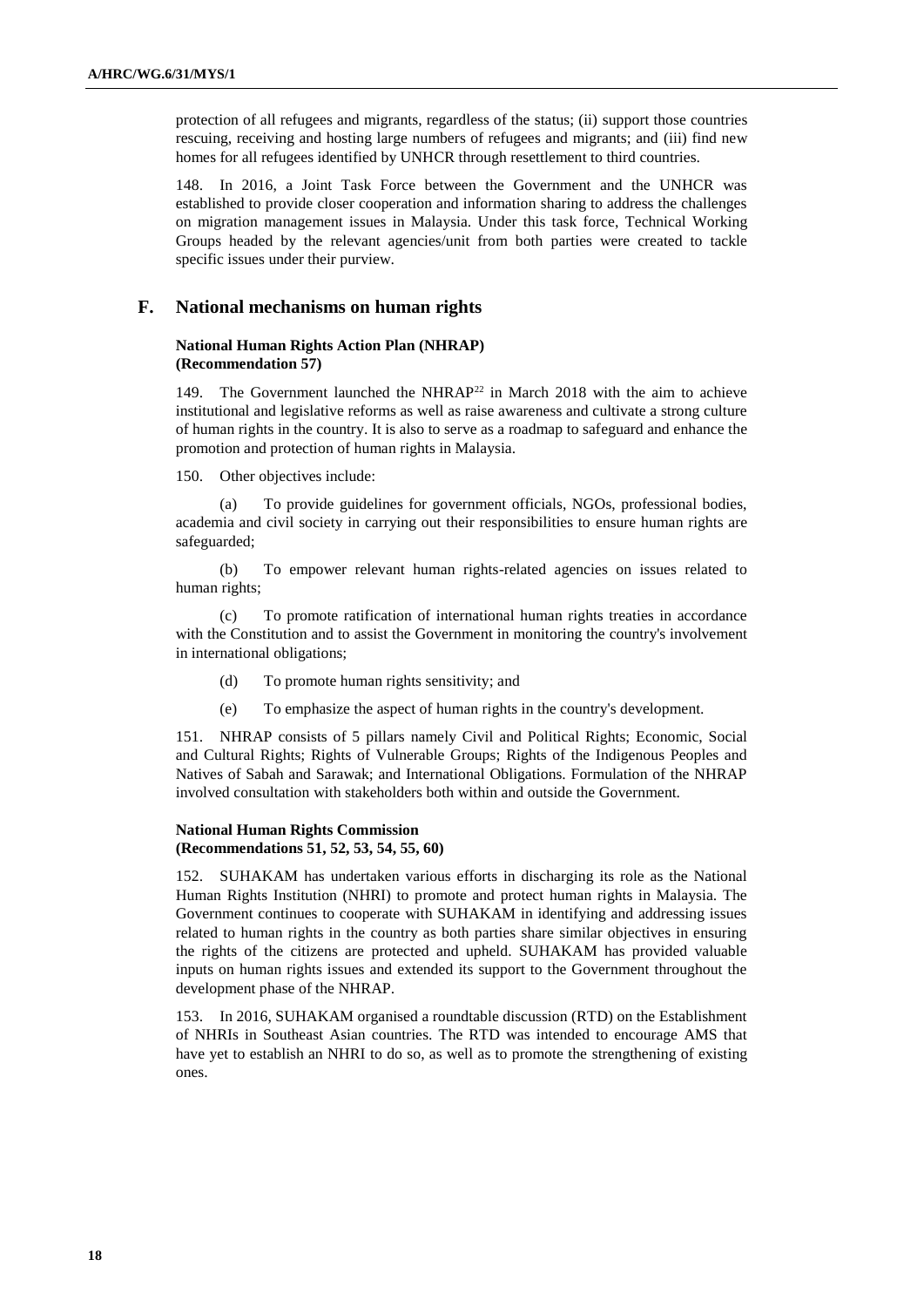# **G. General recommendations, international cooperation, human rights education and training, national unity and social cohesion**

## **Promotion and protection of human rights (Recommendations 58, 59)**

The Government established a National Integrity and Governance Department under the Prime Minister's Department. Its objective was to ensure transformation in the civil service in terms of good governance, integrity and human rights compliance. The Department monitors, coordinates and addresses human rights issues through collaborations with private sectors including statutory bodies and civil societies. The establishment of this department is a testament to the Government's commitment in addressing human rights issues in an institutionalized, systematic and holistic manner.

### **Human rights education (Recommendations 74, 75, 78)**

155. The MOE and SUHAKAM embarked on the Human Rights Best Practices Programme (HRBPS) in 222 schools to cultivate an attitude of respect and responsibility to human and children's rights. The programme was also introduced to encourage students and teachers to be aware and sensitive to the issues of human and children's rights in the planning and implementation of activities in school.

156. In the formal curriculum, human rights elements are grouped and incorporated into themes, issues, perspectives and approaches in subjects such as Moral Education, History, Economics, Geography, Literature, Languages, Arts, Civics and Citizenship while cocurricular activities include:

- (a) The establishment of human rights club;
- (b) Organising human rights festival/activities;

(c) Holding of commemorations or other events to mark specific international or national days related to human rights;

(d) Campaign against bullying, harassment or violence in the school or the community; and

(e) Adoption of social service programme with a human rights focus for the surrounding community.

157. In 2016, the MOE, in collaboration with SUHAKAM held the HRBPS Awards in recognition of participating schools nationwide. In 2017, the MOE and SUHAKAM executed a Training of Trainers workshop for primary and secondary school teachers to develop modules on Human Rights Education.

The Government together with SUHAKAM have also conducted education and capacity building programmes at tertiary education institutions to enhance the knowledge of university lecturers and students on fundamental human rights and the responsibilities entailed. Human rights education and training is also extended to law enforcement officers from RMP, People's Volunteer Corps (RELA), prison officials and local authorities.

#### **National unity and social cohesion (Recommendations 87, 88, 89, 90, 91, 92, 93,154)**

159. At the national, regional and international level, Malaysia continued to promote educational and reconciliatory dialogue as part of its efforts to advance the values of moderation, tolerance and mutual respect between and among societies, cultures and religions. The Institute of Islamic Understanding Malaysia conducted "dialogues of life" session which discussed issues from the religious perspective. This approach in facilitating dialogue among various religious bodies is viewed as a form of partnership to promote interaction between different religions and faiths.

160. In the spirit of peaceful conflict resolution, an Interreligious Mediation Certification Training module was developed in collaboration with the International Islamic University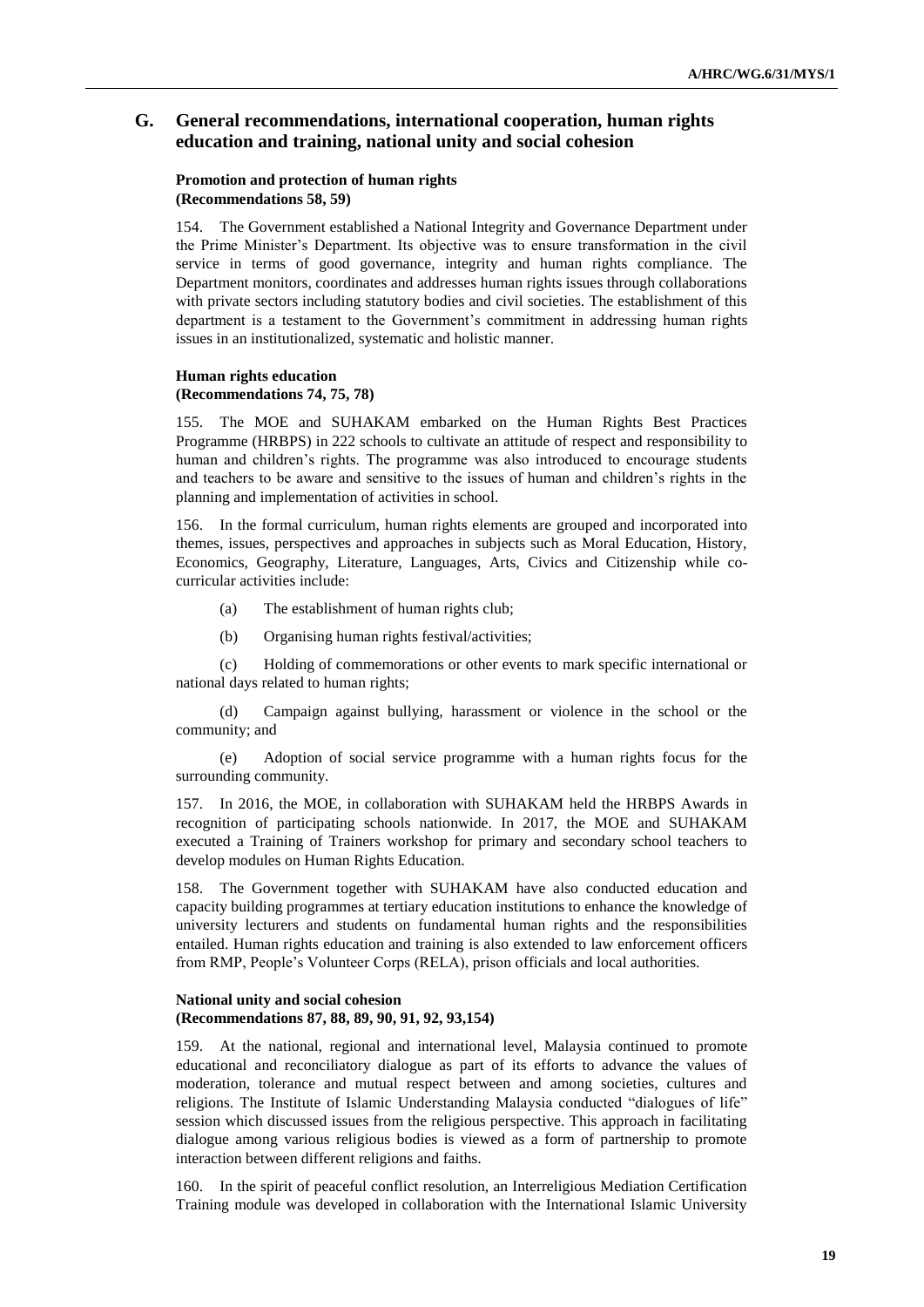Malaysia. The objective of the course was to enable the participants better understand the various religions in the country and to address the growing need for conflict resolution in interreligious issues.

161. A series of engagement through RTDs were also conducted with all stakeholders, in particular with community-based and religious institutions to foster a shared sense of responsibility for building a more moral and ethical society as well as to contain the menace of racism, extremism and religious bigotry among Malaysians. This includes the RTDs such as the "Roles of Youth in Interfaith Understanding", which involved the Committee for the Promotion of Inter Religious Understandings and Harmony Among Adherents; Friendship Group for Interfaith Services; Buddhist Missionary Society Malaysia; and Muslim Youth Movement of Malaysia.

162. The Government also provided training on the peace-making process to community leaders which emphasized on the technique of Community Mediation. Currently, 1208 Community Mediators have been trained with the required skills and have been accredited to mediate in conflict resolution process.

163. The values of moderation was also introduced and promoted in 2010 to counter extreme and radical ideas which gave rise to hatred, bigotry and other elements of extreme behaviour.

# **International cooperation to promote and protect human rights (Recommendations 231, 232)**

164. SUHAKAM is a member of the Asia Pacific Forum of NHRIs which focuses on supporting the establishment and strengthening of NHRIs in the region through programmes and activities such as trainings and workshops on thematic human rights issues and the development of manuals for NHRIs.

165. SUHAKAM is also a member of the Commonwealth Forum of National Human Rights Institutions, an international network of NHRIs that seek to promote the sharing of information, experience and practices among member institutions and encourages Commonwealth countries to establish the Paris Principles-compliant NHRIs and assists NHRIs to fulfil their mandated activities.

166. Apart from the above, SUHAKAM is also actively engaged in the Southeast Asia NHRIs Forum (SEANF), an independent sub-regional human rights forum, which comprises 6 NHRIs in Southeast Asia, namely from Indonesia, Malaysia, Myanmar, Thailand, the Philippines and Timor-Leste. The objective of SEANF is to organise itself as a regional mechanism for the effective promotion, protection and fulfilment of human rights in the Southeast Asia region. The SEANF recently adopted its 2017-2021 Strategic Plan, outlining its thematic areas of focus for its work for the coming 5 years.

167. SUHAKAM has also maintained regular engagement with Malaysia's representative to ASEAN Intergovernmental Commission on Human Rights (AICHR) and collaborates with AICHR Malaysia in co-organising programmes, such as:

AICHR Regional Workshop on the Role of Youth in Promoting Human Rights in ASEAN, October 2015, Kuala Lumpur;

(b) AICHR Workshop on the Role of the Media in Promoting Human Rights, May 2016, Kuala Lumpur; and

(c) AICHR Judicial Colloquium on Sharing of Good Practices regarding International Human Rights Law, March 2017, Kuala Lumpur.

*Notes*

<sup>&</sup>lt;sup>1</sup> This was an increase to 64.6% of the accepted recommendations compared to the first UPR held in 2009 where Malaysia accepted 62 out of a total of 103 recommendations.

<sup>&</sup>lt;sup>2</sup> The present Report has been prepared in accordance with the provisions contained in A/HRC/RES/5/1, A/HRC/RES/16/21, A/HRC/DEC/17/119 and other relevant guidelines for the UPR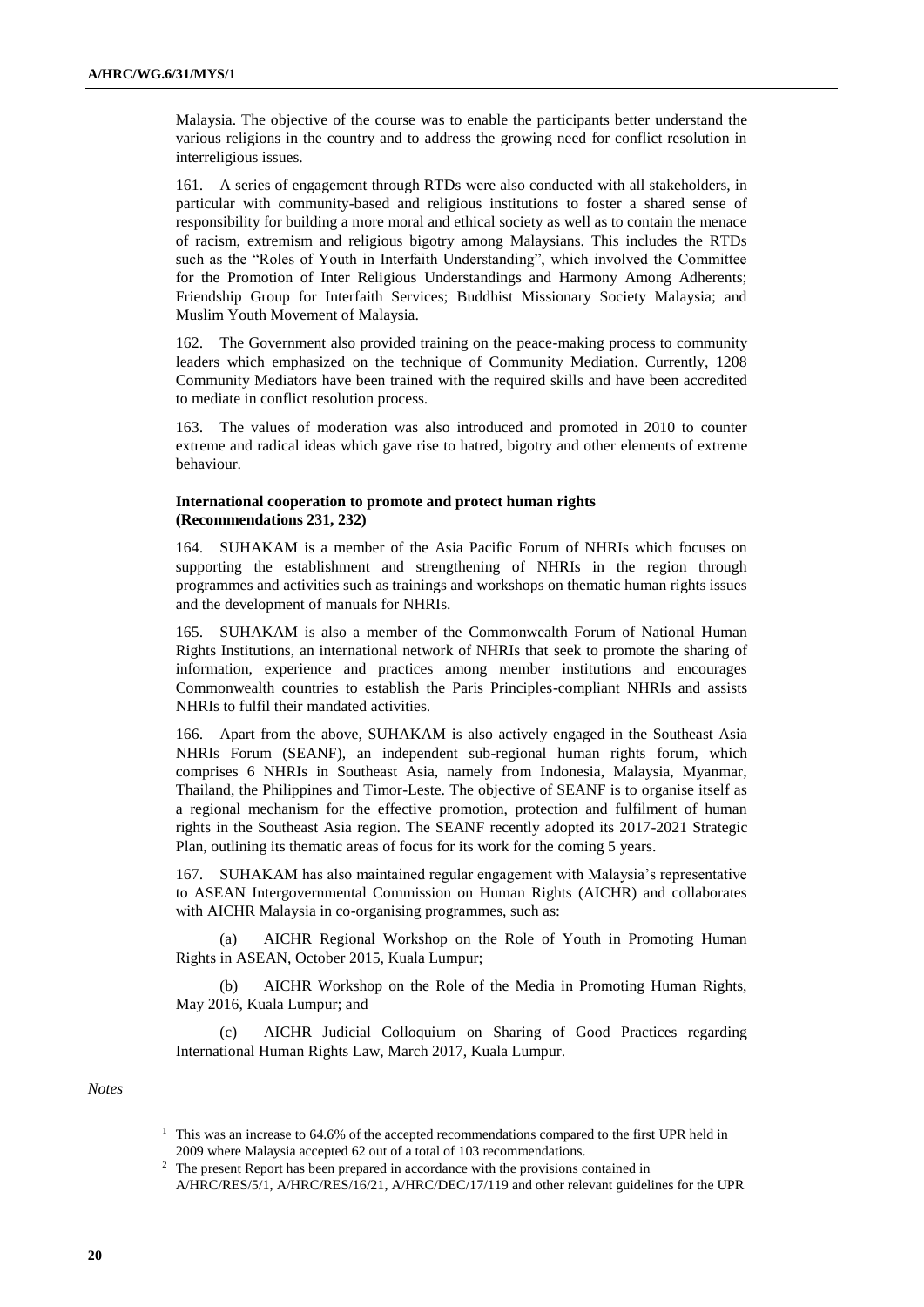process.

- The eight visits received were from: i. Special Rapporteur (SR) on the promotion and protection of the right to freedom of opinion and expression (1998); ii. Independent Expert on the right to development (2001); iii. SR on the right to education (2007); iv. WG on Arbitrary Detention (2010);
- v. SR on the right to food (2013); vi. SR on the right of everyone to the enjoyment of the highest attainable standard of physical and mental health (2014); vii. SR on trafficking in persons (TIP), especially women and children (2015); and viii. SR in the field of cultural rights (2017).
- <sup>4</sup> The Chief Judge or any Judge nominated by the Chief Judge.
- <sup>5</sup> On 5 May 2017, the Federal Court of Malaysia was admitted as the  $107<sup>th</sup>$  member of the World Conference on Constitutional Justice (WCCJ) and officials attended the 4<sup>th</sup> Congress of WCCJ on 11– 14 September 2017 at Vilnius, Lithuania which discussed issues on constitutional review including human rights cases, law as a key element for democracy, the protection of human rights and the rule of law.
- <sup>6</sup> In the economic, social and cultural spheres, these programmes are formulated with the people as the centrepiece of all development efforts, reinforcing the Government's commitment to bring further development to the people by enriching their lives, providing people dignity, and uplifting their potential to partake in the prosperity generated.
- <sup>7</sup> As of 2017, 84,490 units of the Public Housing Programme were completed while 24,662 units are under construction.
- <sup>8</sup> This is done through capacity and capability building, education, entrepreneurship and special programmes for the targeted groups. Various monetary and non-monetary initiatives are also implemented based on the needs regardless of ethnicity, gender, socio-economic status and geographic location.
- <sup>9</sup> Skills such as baking, culinary, retailing, motor vehicle repairs and early childhood education.
- <sup>10</sup> Under the 11<sup>th</sup> MP, the Government has allocated RM150.66 million to *Program Khas Anak Negeri* (PKAN) Sabah encompassing programmes and projects for the construction of native courts, capacity building and native customary land survey programme. Besides that, the Sabah State Government has implemented the *Mini Estet Sejahtera* (MESEJ) programme to uplift the income of natives in rural areas through commodity plantation, agriculture, livestock and cash crops plantation. It is designed that the participants of MESEJ programmes will work, receive salary and dividend from the outputs of the programme. Similarly, the Government has allocated RM200 million for *Program Khas Bumiputera* (PKB) Sarawak under the 11<sup>th</sup> MP. The allocation channelled is for the implementation of various programmes and projects involving economic development, rural basic infrastructure development, native courts, capacity building and native customary land survey programmes.
- <sup>11</sup> Cumulatively, since the 10th MP, a total of 827,813 hectares of land has been surveyed in Sarawak, while a total of 67,805.92 hectares of land has been surveyed in Sabah.
- $12$  Through the 10<sup>th</sup> MP, the Government has improved access to quality healthcare services by upgrading healthcare infrastructure, enhancing the capacity of healthcare personnel, promoting healthy lifestyles, and extending nationwide preventive care programmes. Under the 11<sup>th</sup> MP, the Government is striving to accelerate efforts to achieve universal access to quality healthcare by targeting under-served areas, and increasing capacity of both facilities and healthcare personnel.
- <sup>13</sup> In the 11<sup>th</sup> MP, at least 121 infrastructure projects, including primary health care facilities, have been planned.
- <sup>14</sup> These initiatives include 1Malaysia Clinic, 1Malaysia Mobile Services, *Orang Asli* Mobile Services, Family Doctor Concept, Pharmacy Information System, extended clinic hours, drive-through and postal pharmacy.
- <sup>15</sup> This programme has benefited 6,614 senior citizens and 1,740 PWDs with the involvement of more than 2,400 volunteers.
- <sup>16</sup> Under the 11<sup>th</sup> MP, 5 mobile services were added to the existing 10 services making LPPKN's mobile services available throughout Malaysia.
- <sup>17</sup> NSPEA has been endorsed as the country's blueprint to combat HIV outlining the fast track activities to be achieved by 2020 and long-term activities by 2030.
- <sup>18</sup> 1,061 health clinics and 143 hospitals inclusive of other government hospitals that are not under the purview of the MOH.
- <sup>19</sup> The initiatives include: i. setting up 11,215 pre-schools and 499 day-care centres which are mostly located in the rural areas and to provide an opportunity to rural children including indigenous children to be introduced to early childhood learning. The fee is minimal, between RM10 to RM120 per annum, as it is subsidised by the Government; ii. continuous outreach programmes in collaboration with various agencies, including NGOs, to reduce school drop outs and out of school children; iii. revision of the policy on compulsory education from 6 to 11 years of schooling to encourage more students to stay in school and ensure that they obtain a secondary level certificate upon leaving the education system; iv. expansion of opportunities for students including SEN students to enrol in